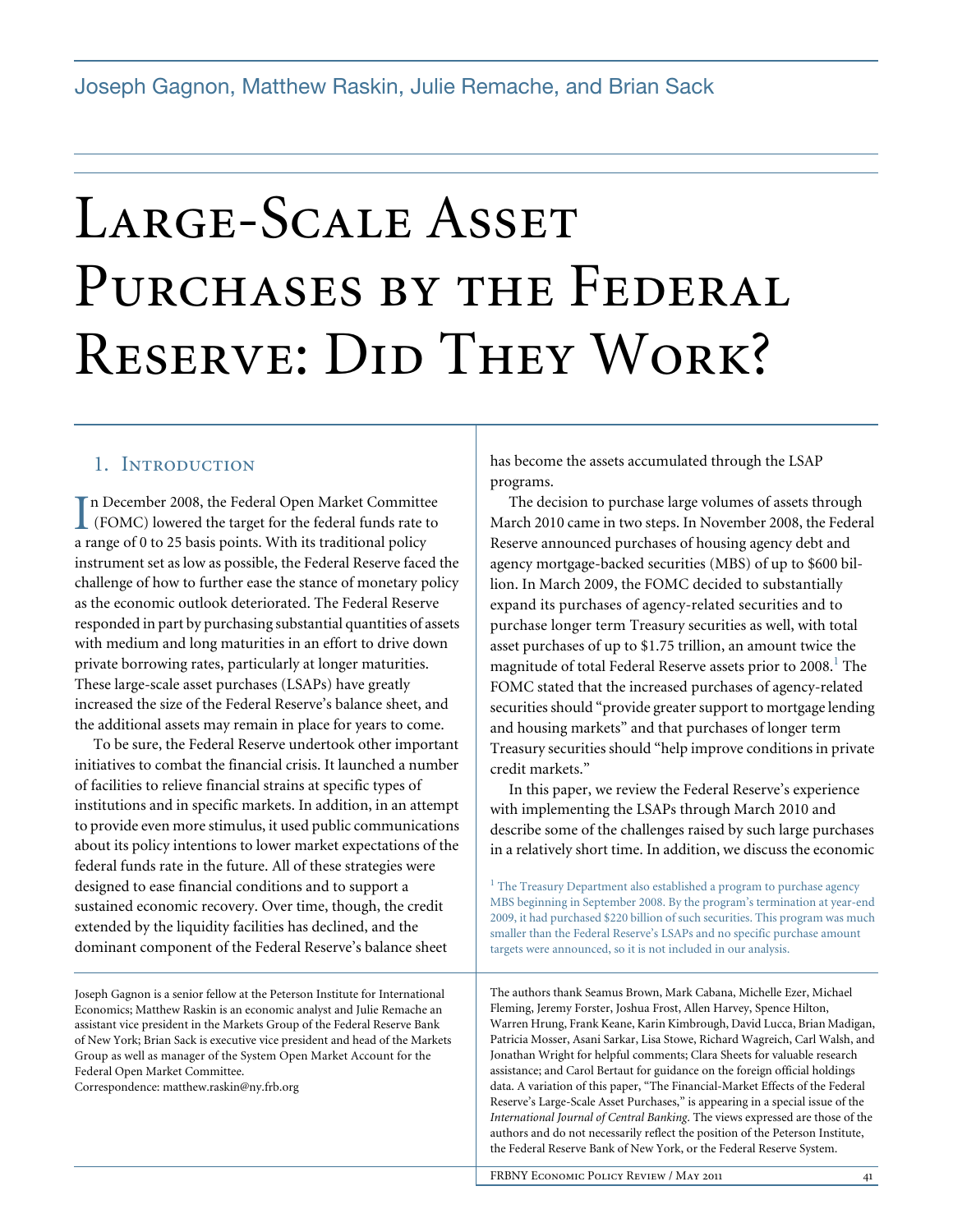mechanisms through which LSAPs may be expected to stimulate the economy and present some empirical evidence on those effects. In particular, LSAPs reduce the supply to the private sector of assets with long duration (and, in the case of mortgage securities, highly negative convexity) and increase the supply of assets (bank reserves) with zero duration and convexity. $^{2}$  To the extent that private investors do not view these assets as perfect substitutes, the reduction in supply of the riskier longer term assets reduces the risk premiums required to hold them and thus reduces their yields. We assess the extent to which LSAPs had the desired effects on market interest rates using two different approaches and find that the purchases resulted in economically meaningful and long-lasting reductions in longer term interest rates on a range of securities, including securities that were not included in the purchase programs. We show that these reductions in interest rates primarily reflect lower risk premiums rather than lower expectations of future short-term interest rates. $3$  We conclude with a discussion of issues raised by these policies and potential lessons for implementing monetary policy at the zero bound in the future.

## 2. How LSAPs AFFECT THE ECONOMY

The primary channel through which LSAPs appear to work is by affecting the risk premium on the asset being purchased. By purchasing a particular asset, a central bank reduces the amount of the security that the private sector holds, displacing some investors and reducing the holdings of others, while simultaneously increasing the amount of short-term, risk-free bank reserves held by the private sector. In order for investors to be willing to make those adjustments, the expected return on the purchased security has to fall. Put differently, the purchases bid up the price of the asset and hence lower its yield. This pattern was described by Tobin (1958, 1969) and is commonly known as the "portfolio-balance" effect.<sup>4</sup>

Note that the portfolio-balance effect has nothing to do with the expected path of short-term interest rates. Longer term yields can be parsed into two components: the average level of short-term risk-free interest rates expected over the term to maturity of the asset and the risk premium. The former

<sup>2</sup> Negative convexity arises from the ability of mortgage borrowers to prepay their loans. As interest rates fall, the incentive to prepay increases, generally resulting in an increase in prepayments to MBS holders. This effect causes the duration of MBS to fall as interest rates decline and vice versa. Convexity is explained in more detail in the next section.

<sup>3</sup>As we discuss below, these risk premiums, or excess expected returns, arise due to interest rate, credit, or liquidity risk, or other characteristics that make the assets' returns uncertain.

represents the expected return that investors could earn by rolling over short-term risk-free investments, and the latter is the expected additional return that investors demand for holding the risk associated with the longer term asset. In theory, the effects of the LSAPs on longer term interest rates could arise by influencing either of these two components. However, the Federal Reserve did not use LSAPs as an explicit signal that the future path of short-term risk-free interest rates would remain low.<sup>5</sup> In fact, at the same time that the Federal Reserve was expanding its balance sheet through the LSAPs, it was going to great lengths to inform investors that it would still be able to raise short-term interest rates at the appropriate time. Thus, any reduction in longer term yields instead has likely come through a narrowing in risk premiums.

For Treasury securities, the most important component of the risk premium is referred to as the "term premium," and it reflects the reluctance of investors to bear the interest rate risk associated with holding an asset that has a long duration. The term premium is the additional return investors require, over and above the average of expected future short-term interest rates, for accepting a fixed, long-term yield. The LSAPs have removed a considerable amount of assets with high duration from the markets. With less duration risk to hold in the aggregate, the market should require a lower premium to hold that risk. This effect may arise because those investors most willing to bear the risk are the ones left holding it.<sup>6</sup> Or, even if investors do not differ greatly in their attitudes toward duration risk, they may require lower compensation for holding duration risk when they have smaller amounts of it in their portfolios.

In addition to the effect of removing duration and hence shrinking the term premium across all asset classes, Federal Reserve purchases of agency debt and agency MBS might be expected to have an effect on the yields on those assets through other elements of their risk premiums. For example, these

<sup>4</sup> There is a large body of literature on consumer-optimizing models of portfolio selection, which are variants of the portfolio-balance model that impose restrictions arising from the assumed (risk-averse) utility functions of investors. See Markowitz (1952), Sharpe (1964), and Campbell and Viceira (2001, 2005). More recently, Vayanos and Vila (2009) have developed a theoretical model of the term structure based on preferred habitats of investors, which also relies on risk aversion. Andres, Lopez-Salido, and Nelson (2004) provide an example of a dynamic stochastic general equilibrium model with imperfect asset substitutability based on frictions in financial markets.

<sup>5</sup> Indeed, the FOMC instead directly used language in its statements to signal that it anticipates that short-term interest rates will remain exceptionally low for an extended period. However, as discussed below, neither the language about future policy rates in the FOMC statements nor the LSAP announcements appear to have had a substantial effect on the expected future federal funds rate.

<sup>6</sup> Indeed, in the preferred-habitat model of Modigliani and Sutch (1966), it is possible that some agents seek to hold long-duration assets, such as for retirement, so that the term premium can, in principle, be negative.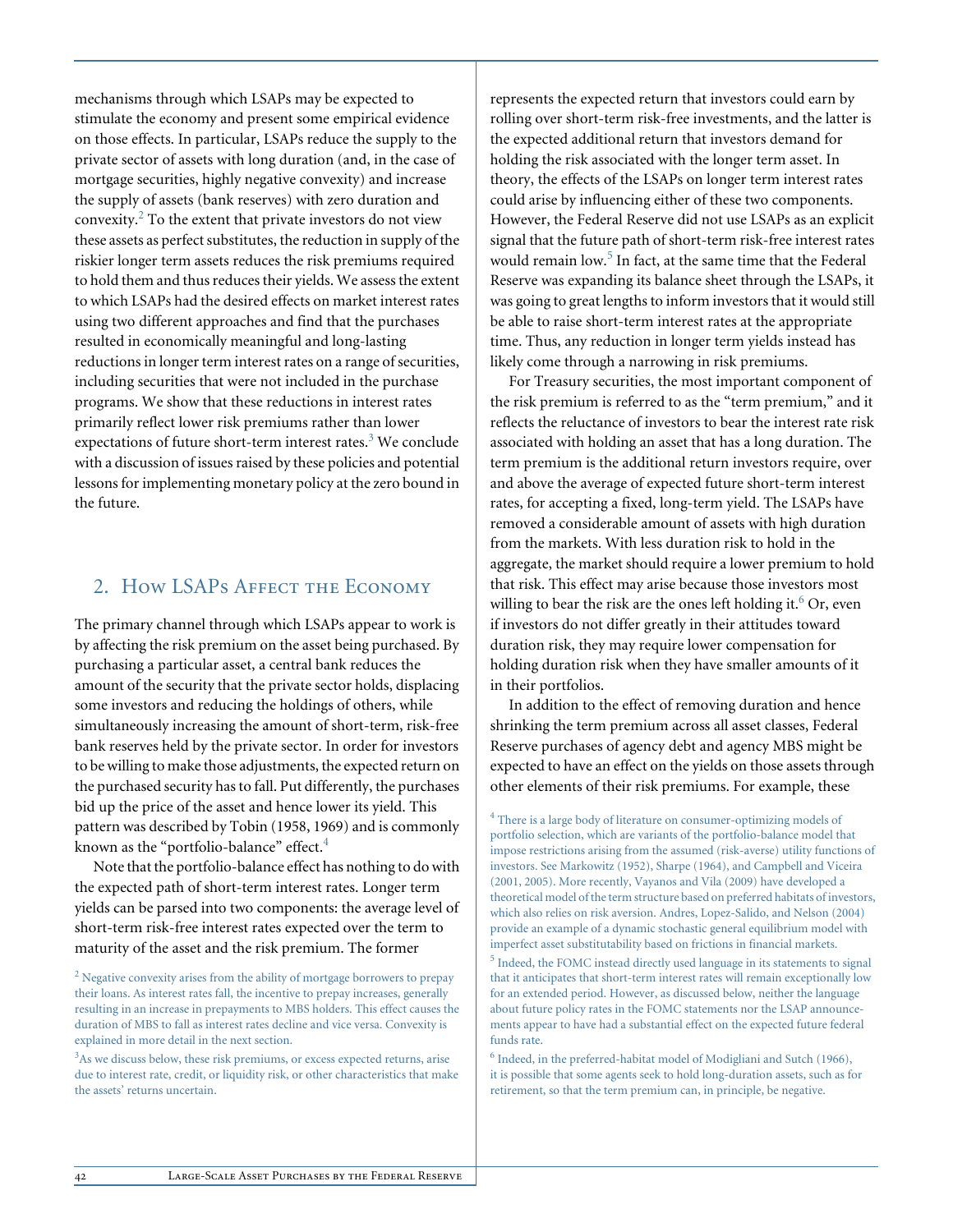assets may be seen as having greater credit or liquidity risk than Treasury securities.<sup>7</sup> In addition, the purchases of MBS reduce the amount of prepayment risk that investors have to hold in the aggregate. Prepayment risk on MBS causes the duration of the securities to shrink when interest rates decline and rise when interest rates increase. These changes in duration imply that MBS have negative convexity: compared with the price of a noncallable bond with the same coupon and maturity, MBS prices rise less when rates fall and decline more when rates rise. Given this undesirable profile and the cost of hedging against it, investors typically demand an extra return to bear the negative convexity risk, keeping MBS rates higher than they would otherwise be. The LSAPs removed a considerable amount of assets with high convexity risk, which would be expected to reduce MBS yields.

These portfolio-balance effects should not only reduce longer term yields on the assets being purchased, but also spill over into the yields on other assets. The reason is that investors view different assets as substitutes and, in response to changes in the relative rates of return, will attempt to buy more of the assets with higher relative returns. In this case, lower prospective returns on agency debt, agency MBS, and Treasury securities should cause investors to seek to shift some of their portfolios into other assets, such as corporate bonds and equities, and thus should bid up their prices. It is through the broad array of all asset prices that the LSAPs would be expected to provide stimulus to economic activity. Many private borrowers would find their longer term borrowing costs lower than they would otherwise be, and the value of long-term assets held by households and firms—and thus aggregate wealth would be higher.

The effects described so far would be caused by LSAPinduced changes in the stock of assets held by the public. Moreover, to the extent that investors care about expected future returns on their assets, today's asset prices should reflect expectations about the future stock of assets. Thus, a credible announcement that the Federal Reserve will purchase longer term assets at a future date should reduce longer term interest rates immediately. Otherwise, investors could make excess profits by buying the assets today to sell to the Federal Reserve in the future.

There may also be effects on the prices of longer term assets if the presence of the Federal Reserve as a consistent and significant buyer in the market enhances market functioning

 $7$  Prior to December 2009, the Treasury had committed to sizable but limited capital injections in the housing agencies, and thus had not issued a blanket guarantee of agency obligations. On December 24, 2009, the Treasury removed the limit on capital injections over the next three years, stating that it wished to "leave no uncertainty about the Treasury's commitment to support these firms." Agency debt and agency MBS are not as liquid as Treasury securities. The direct effect of LSAPs on liquidity of these securities is considered in more detail below.

and liquidity. The LSAP programs began at a point of significant market strains, and the poor liquidity of some assets weighed on their prices. By providing an ongoing source of demand for longer term assets, the LSAPs may have allowed dealers and other investors to take larger positions in these securities or to make markets in them more actively, knowing that they could sell the assets, if needed, to the Federal Reserve. Such improved trading opportunities could reduce the liquidity risk premiums embedded in asset prices, thereby lowering their yields. $8$ 

This liquidity (or market-functioning) channel, which is distinct from the portfolio-balance channel, appears to have been important in the early stages of the LSAP programs for certain types of assets. For example, the LSAP programs began at a point when the spreads between yields on agency-related securities and yields on Treasury securities were well above historical norms, even after adjusting for the convexity risk in MBS associated with the high interest rate volatility at that time.<sup>9</sup> These spreads in part reflected poor liquidity and elevated liquidity risk premiums on these securities.<sup>10</sup> The flow of Federal Reserve purchases may have helped to restore liquidity in these markets and reduced the liquidity risk of holding those securities, thereby narrowing the spreads of yields on agency debt and MBS to yields on Treasury securities and reducing the cost of financing agency-related securities.

Another asset for which the market-functioning channel was important in the early stages of the LSAP programs is older Treasury securities, which had become unusually cheap relative to more recently issued Treasury securities with comparable maturities.<sup>11</sup> Such differences would normally be arbitraged away, but investors and dealers were reluctant to buy the older securities because their poor liquidity meant that they might be difficult to sell. However, after the Federal Reserve began buying such bonds, the yield spreads narrowed to normal levels.

Overall, LSAPs may affect market interest rates through a combination of portfolio-balance and market-functioning effects. Although the effects on market functioning appear to

<sup>8</sup> It is possible that the flow of purchases may affect longer term interest rates for reasons other than the effects on market functioning and liquidity, if the market faces other frictions.

<sup>11</sup> See Gürkaynak and Wright (2010, p. 56).

<sup>9</sup> According to Bloomberg L.P., the option-adjusted spread between the current-coupon Fannie Mae thirty-year MBS and Treasuries averaged 146 basis points in the four weeks ending November 21, 2008. Over the period 1996 to 2007, this spread averaged 89 basis points and exceeded 146 basis points on less than 4 percent of days.

<sup>10</sup> Another contributing factor to the high yield spreads is that many financial firms at that time faced constraints on their balance sheets, given the large capital losses on other assets and limited access to new funds. Capital constraints put agency-related debt at a disadvantage relative to Treasury securities, as agency-related holdings have a 20 percent risk weighting compared with 0 percent for Treasury securities.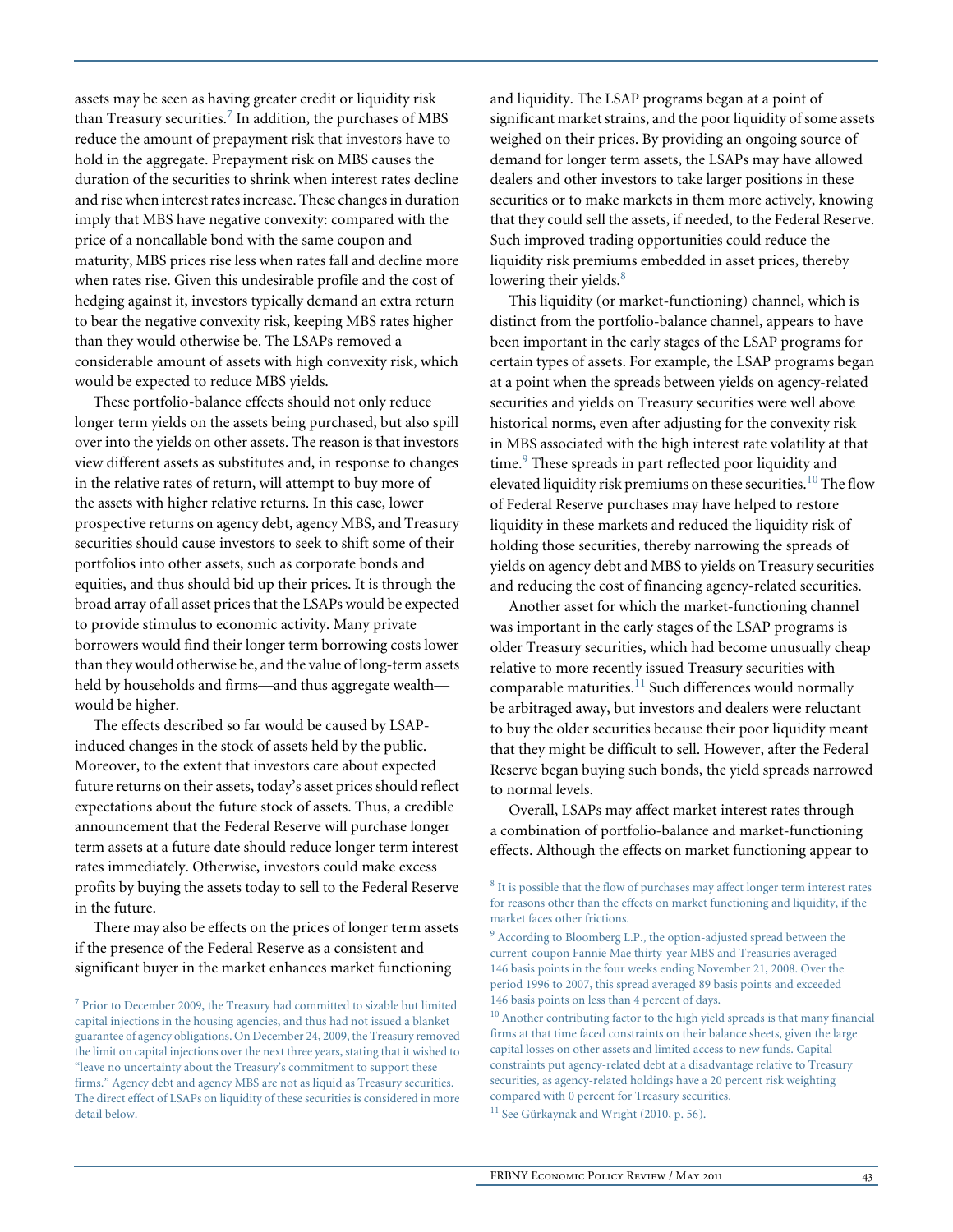have been important at the start of the LSAPs when financial markets were unusually strained, the primary long-run effects are likely associated with the portfolio-balance effect. The lack of significant movements in interest rates around the time that each component of the LSAP programs was wound down suggests that market functioning was no longer impaired and that the Federal Reserve presence in the market had little additional effect beyond that through its portfolio holdings.

# 3. Implementation of LSAPs

The Federal Reserve holds assets that it has purchased in the open market in its System Open Market Account (SOMA). Historically, SOMA holdings have been nearly all Treasury securities, although small amounts of agency debt were held at times.12 Purchases and sales of SOMA assets are called outright open market operations (OMOs). Outright OMOs, in conjunction with repurchase agreements and reverse repurchase agreements, traditionally were used to alter the supply of bank reserves in order to influence conditions in the federal funds market.<sup>13</sup> Most of the higher frequency adjustments to reserve supply were accomplished through repurchase and reverse repurchase agreements, with outright OMOs conducted periodically to accommodate trend growth in currency demand.

OMOs generally were designed to have a minimal effect on the prices of the securities included in the operations. To that end, they tended to be small in relation to the markets for Treasury bills and Treasury coupon securities. LSAPs, however, aimed to have a noticeable impact on the interest rates of the assets being purchased as well as on other assets with similar characteristics. In order to achieve this goal, the Federal Reserve designed LSAPs to be large relative to the markets for these assets. Between December 2008 and March 2010, the Federal Reserve purchased more than \$1.7 trillion in assets. This represents 22 percent of the \$7.7 trillion stock of longer term agency debt, fixed-rate agency MBS, and Treasury securities outstanding at the beginning of the LSAPs.<sup>14</sup> Another

<sup>13</sup> A repurchase agreement is similar to a collateralized loan. The borrower sells a security to the lender and simultaneously promises to buy back the security at a fixed price. The Federal Reserve lends funds to the market through repurchase agreements in order to increase reserves. To withdraw funds, the Federal Reserve engages in repurchase agreements in the opposite direction, also known as "reverse repurchase agreements."

way to scale the purchases is to measure the amount of duration they removed from the market using the concept of "ten-year equivalents," or the amount of ten-year-par Treasury securities that would have the same duration as the portfolio of assets purchased. Between December 2008 and March 2010, the Federal Reserve purchased about \$850 billion in ten-year equivalents. That represents more than 20 percent of the \$3.7 trillion outstanding stock of ten-year equivalents across these three asset classes at the beginning of the programs.<sup>15, 16</sup> We believe that no investor—public or private—has ever accumulated such a large amount of securities in such a short period of time.

As with all OMOs, the implementation of LSAP programs was carried out by the Federal Reserve Bank of New York under delegated authority from the FOMC to the SOMA manager at the New York Fed. Under this authority, the SOMA manager is responsible for the design and execution of OMOs to achieve the policy mandate set forth by the FOMC. Among the challenges in implementing OMOs for the LSAP programs was the need to communicate clearly to market participants the Federal Reserve's goals and strategy for LSAPs and to execute such large purchases while maintaining healthy market functioning.

Purchases of MBS posed the greatest operational challenge, owing to the more complex nature and heterogeneity of these securities and to the size of the MBS purchase program. Although the New York Fed had routinely accepted agency MBS as collateral in repurchase agreement transactions, these securities previously had not been purchased on an outright basis. In order to quickly and efficiently implement the MBS purchases and to mitigate financial and operational risk, the New York Fed hired external investment managers to execute these purchases.17 Working closely with staff at the New York Fed on a day-to-day basis, the investment managers executed a certain quantity of purchases on behalf of the Federal Reserve

<sup>&</sup>lt;sup>12</sup> Agency purchases were introduced in 1971 in order to "widen the base for System open market operations and to add breadth to the market for agency securities." New purchases were stopped in 1981, although some maturing funds from agency holdings were reinvested in newly issued agency securities. Beginning in 1997, all holdings of agency securities were allowed to mature without replacement. The last agency holding acquired under these programs matured in December 2003.

<sup>&</sup>lt;sup>14</sup> The outstanding stock is computed from Barclay's Capital Indices, based on data for November 24, 2008 (the day before the initial announcement of LSAPs). The amount includes only fixed-rate issues with at least one year to final maturity, and at least \$250 million par amount outstanding. The measure of agency debt outstanding includes debt issued by U.S. government agencies, quasi-federal corporations, and corporate or foreign debt guaranteed by the U.S. government (such as USAID securities), but the largest issues are from Fannie Mae, Freddie Mac, and the Federal Home Loan Bank System.

<sup>&</sup>lt;sup>15</sup> The outstanding stock of ten-year equivalents is also computed from Barclay's Capital Indices, based on data for November 24, 2008. Note that this measure of duration is affected by changes in the shape of the Treasury yield curve, and by the level of interest rates through their effect on prepayment of MBS.

<sup>&</sup>lt;sup>16</sup> Note that in these calculations, we combine the purchases of all three asset types, as they all remove duration from the market and hence should affect risk premiums on all assets with duration exposure. In the regression analysis in section 4, we focus on the net public sector supply of long-term assets held because this measure plausibly may be assumed to be exogenous with respect to risk premiums. We thus ignore privately issued long-term assets that are held by private investors.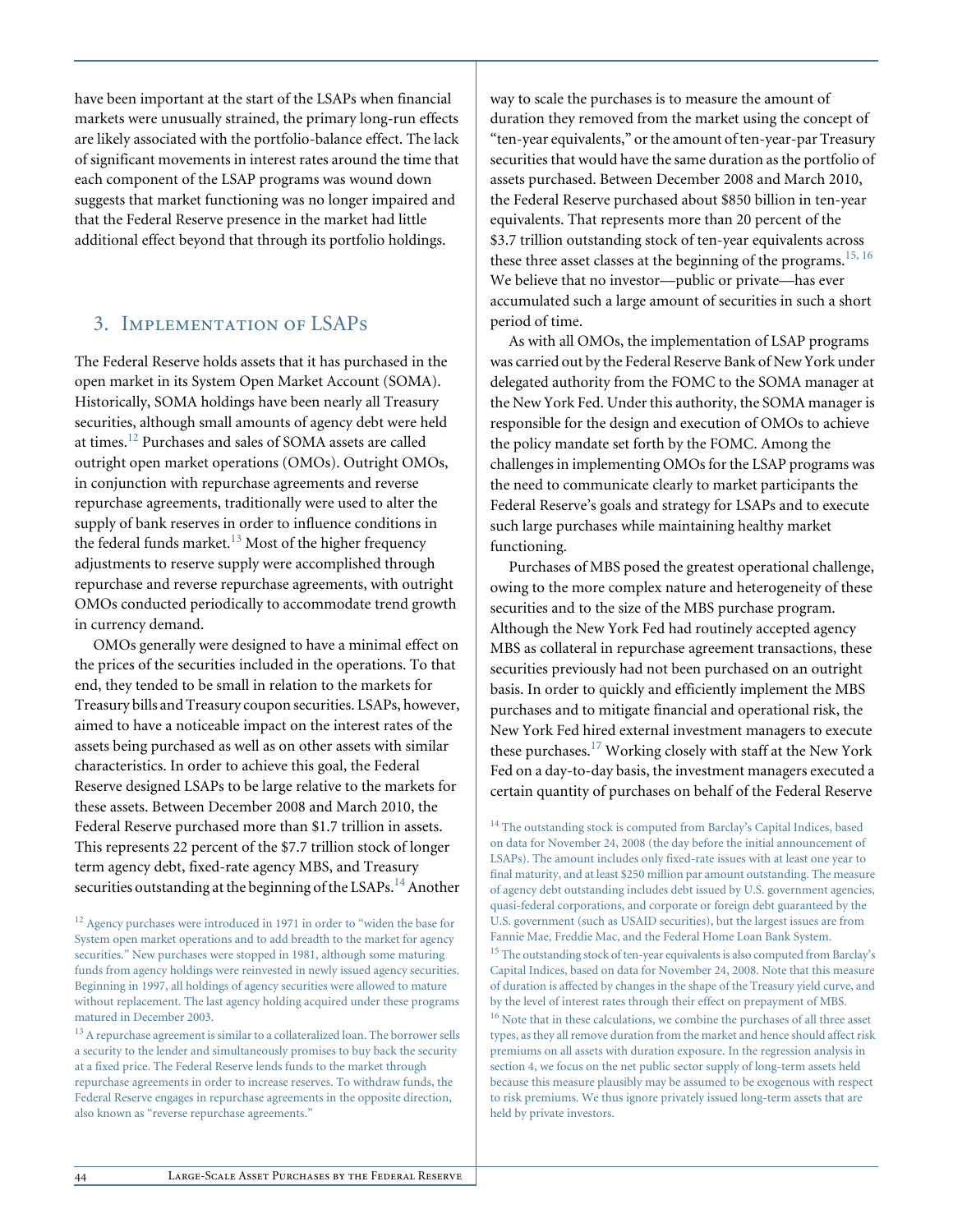across a range of actively traded securities in the market each day. Those transactions were carried out with the Federal Reserve's primary dealers as the counterparties. $18$ 

Purchases of agency debt and Treasury securities posed less of a challenge, as these securities were already handled by the New York Fed in traditional OMOs. Unlike MBS purchases, the agency and Treasury purchases were arranged as multiprice reverse auctions conducted over the Federal Reserve's proprietary trading system, FedTrade.<sup>19</sup> The auctions provided a mechanism through which primary dealer counterparties could indicate the prices and quantities that they were willing to sell, facilitating competition between auction participants and enabling a market-based determination of purchases. Overall, the New York Fed conducted sixty operations for purchasing Treasury securities, or an average of nearly two per week over the course of the program; for agency securities, the number of operations through January 2010 totaled sixty-two, or about one per week.<sup>20</sup> Each operation focused on a particular maturity segment of securities and, to the extent possible, was scheduled to avoid conflicting with other operations or market events, such as Treasury debt auctions, agency offerings, and significant planned economic news releases. A summary of purchases was published on the New York Fed's website following each operation. $21$ 

For each of the three types of assets included in the LSAPs, the SOMA manager, in consultation with the FOMC, designed a strategy for the pace and composition of purchases. The approach for each program was similar, but not identical, as due consideration needed to be given to the unique features of each asset class. In general, the composition of purchases was tilted toward longer maturity or longer duration securities in

<sup>18</sup> Weekly summaries of MBS purchases can be found at http://www.newyorkfed .org/markets/mbs/.

<sup>20</sup> A tentative two-week schedule of Treasury operations was announced on a biweekly basis, while agency operations were announced one day ahead. Providing advance notice of auctions helped to boost participation by allowing dealers time to assess and adjust their inventories.

<sup>21</sup> Summaries of Treasury purchases are available at http://www.newyorkfed.org/ markets/pomo/display/index.cfm. Summaries of agency purchases are available at http://www.newyorkfed.org/markets/pomo/display/ index.cfm?opertype=agny.

order to enhance the portfolio-balance effect and reduce longer term interest rates. But purchases included a range of maturities in order to minimize any distortions in the yield curves for these assets. Within each sector, the New York Fed focused purchases on assets that appeared to be underpriced relative to other assets within that sector, in some cases reflecting reduced market liquidity, as discussed above. These assessments were made using modeled yield curves and fair market values for securities to be purchased.<sup>22</sup> The overall pace of purchases had to be high enough to achieve the FOMC's targets within the stated time frame, but allow for some variation from day to day based on market liquidity conditions.

Recall that purchases of agency debt and MBS began at a time when liquidity in these markets was poor and spreads to Treasury yields were unusually wide. In these circumstances, LSAPs helped to improve market liquidity by providing a large buyer for these securities on a consistent basis. Spreads of MBS and agency yields narrowed relative to Treasury yields and spreads between on-the-run and off-the-run Treasury securities narrowed. Trading flows increased and market participants reported narrower bid-ask spreads in these markets, reflecting improved liquidity. However, as financial conditions improved over the course of the programs, the LSAPs became more of an impediment to market liquidity by removing such a large amount of the available supply. Some market analysts argued that the relatively rich pricing of agency debt and MBS was also having a negative impact on market liquidity because it was driving some major investors out of these markets. However, displacing agency debt and MBS investors to a significant extent was an unavoidable element of the programs that was necessary for achieving their goals. Despite periodic strains, these markets generally continued to function with adequate liquidity, in that investors could trade relatively large amounts of securities with little effect on market prices.

Because the MBS purchases were arranged with primary dealer counterparties directly, there was no auction mechanism to provide a measure of market supply. Instead, the New York Fed aimed to adjust the pace of purchases of each class of MBS in response to measures of whether that class appeared relatively cheap or expensive, driven in part by changes in liquidity. To avoid buying at excessively high prices and to support market functioning, the New York Fed increased purchases when market liquidity appeared to be good and reduced them when liquidity appeared to be poor. Different measures of liquidity were used to make these adjustments,

<sup>22</sup> For Treasury and agency debt purchases, underlying discount curves were estimated from prices of a current cross-section of comparable securities from the same issuer to generate a fair valuation for securities being purchased. In the case of MBS, valuations between different securities were compared with historical norms.

 $17$  Four investment firms were hired to provide trading and advisory services at the start of the program: BlackRock, Goldman Sachs Asset Management, PIMCO, and Wellington Management Company. On August 17, 2009, the New York Fed announced that Wellington Management Company would become the sole investment manager and that BlackRock would be retained for analytical support services. JPMorgan was hired as the program administrative agent and custodian.

<sup>&</sup>lt;sup>19</sup> In these multi-price reverse auctions, participants enter prices at which they are willing to sell selected amounts of specific securities to the New York Fed. The offers are ranked according to their attractiveness and accepted until the desired purchase amount is reached, much like in the case of a single-price auction. However, in the case of these multi-price auctions, sellers whose offers are accepted receive the price they submitted, whereas in a single-price auction all successful offers would receive the clearing price for that security.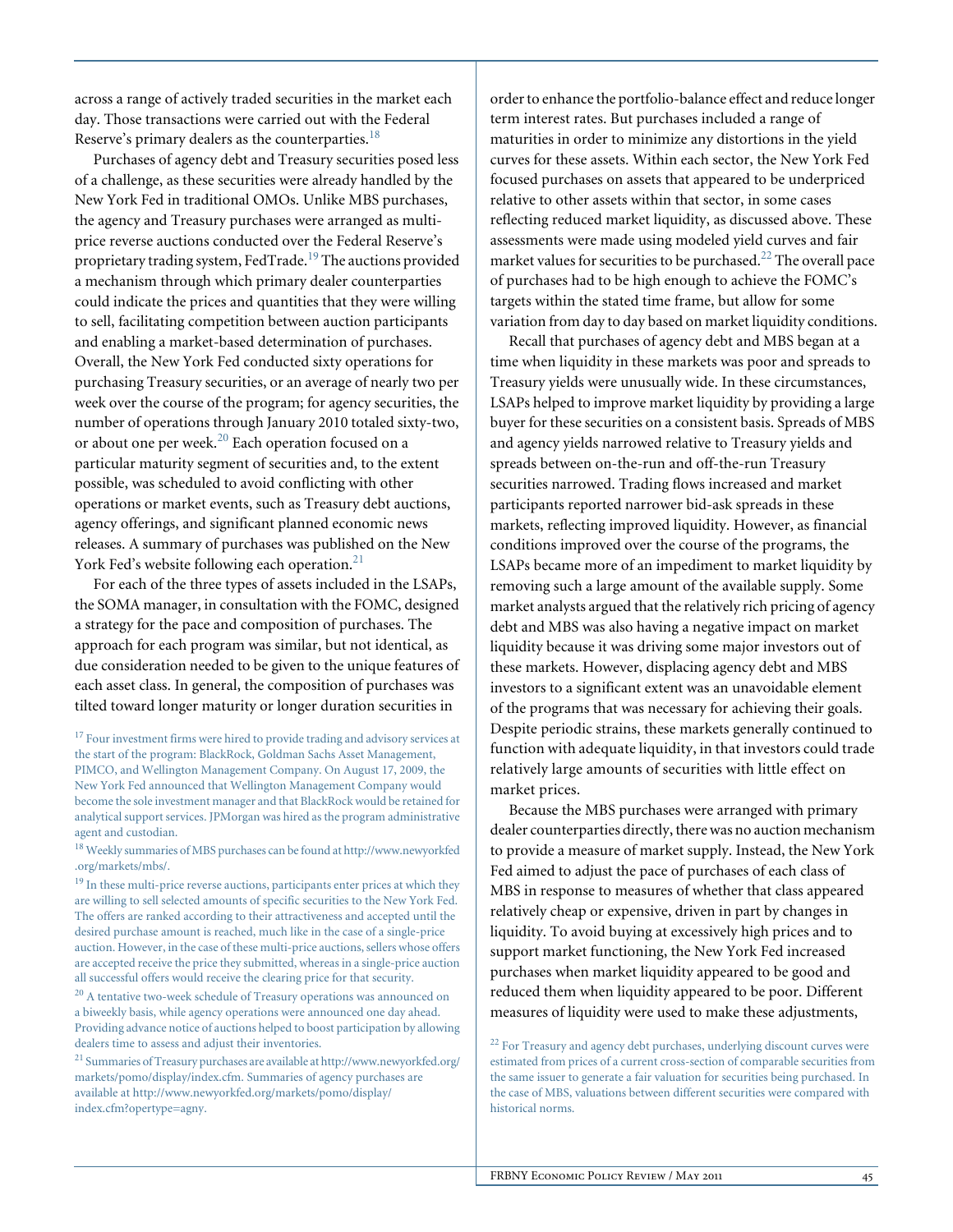#### CHART<sub>1</sub> Distribution of Agency Debt Purchases by Maturity Billions of dollars  $\Omega$ 20 40 60 80 100 More than ten years More than five years, to ten years More than two years, to five years More than three months, to two years Zero to three months Maturity bucket

Source: Federal Reserve Bank of New York.

including measures of trading volumes, relative price valuations, bid-ask spreads, and indications of supply imbalances. Throughout the program, the pace of daily purchases ranged from \$2 billion to \$9 billion.<sup>23</sup> In terms of composition, the Federal Reserve purchased MBS in all coupon classes, but purchases were concentrated in the "production," or newly issued, thirty-year securities, which were in abundant supply in the first few months of the program and generally had lower coupons than existing MBS because of the prevailing low interest rates. $^{24}$  It was felt that concentrating purchases on production MBS would help to reinforce the decline in primary mortgage rates by providing mortgage originators with a deep and ready market for new loans.

In the case of agency debt, the New York Fed adjusted the amount of securities purchased in each operation in response to the total amount of propositions submitted, provided that these propositions were at competitive prices. This strategy was used in order to target different segments of the maturity spectrum optimally from the perspective of market functioning and liquidity. The program initially focused on off-the-run securities; but as liquidity improved and yield spreads for these securities narrowed, the New York Fed added on-the-run securities to the eligible set of securities in September 2009 in order to mitigate market dislocations that had developed during the program.

<sup>23</sup> The program also made purchases and sales in the MBS dollar roll market to help support financing of dealer MBS portfolios and to smooth out temporary fluctuations in the supply of particular coupon categories of MBS. In a dollar roll transaction, the buyer purchases MBS for the current delivery month and simultaneously sells substantially similar MBS for a future delivery month. <sup>24</sup> MBS with low coupons have a longer duration than high-coupon securities, in part because they tend to have a lower prepayment rate.

#### CHART<sub>2</sub> Distribution of Mortgage-Backed Securities Purchases by Coupon



Source: Federal Reserve Bank of New York.

Concerns about market functioning and liquidity were generally lower in the Treasury LSAP program, as that program was much smaller in relation to the size of the market and to the level of typical trading flows. As such, neither the pace nor the composition of purchases was adjusted significantly throughout the program. The amount of propositions in each operation routinely exceeded the targeted quantity by three times or more.

Purchases of agency debt were concentrated in mediumterm securities because of the small outstanding supply at longer maturities (Chart 1). Purchases of agency MBS were concentrated in newly issued, low-coupon, thirty-year securities of Fannie Mae and Freddie Mac (Chart 2), which were relatively more liquid and had longer durations than other MBS. Purchases of Treasury securities were concentrated in the two- to ten-year maturity sectors (Chart 3). Nevertheless, there were significant amounts purchased outside of these targeted sectors, including a range of maturities of Treasury debt and higher coupon, seasoned agency MBS, in order to avoid substantial distortions in the yield curves and spreads on these assets. In these circumstances, LSAPs appeared to improve market liquidity. Spreads of agency debt and MBS yields narrowed relative to Treasury yields, and spreads between on-the-run and off-the-run Treasury securities also narrowed.

The pace of purchases evolved fairly smoothly over the course of the program. Total purchases ranged between \$50 billion and \$200 billion on a monthly basis (Chart 4). Purchases were somewhat heavier from March 2009 through June 2009, reflecting the expansion of the LSAP programs at that time and the large amount of MBS purchases made to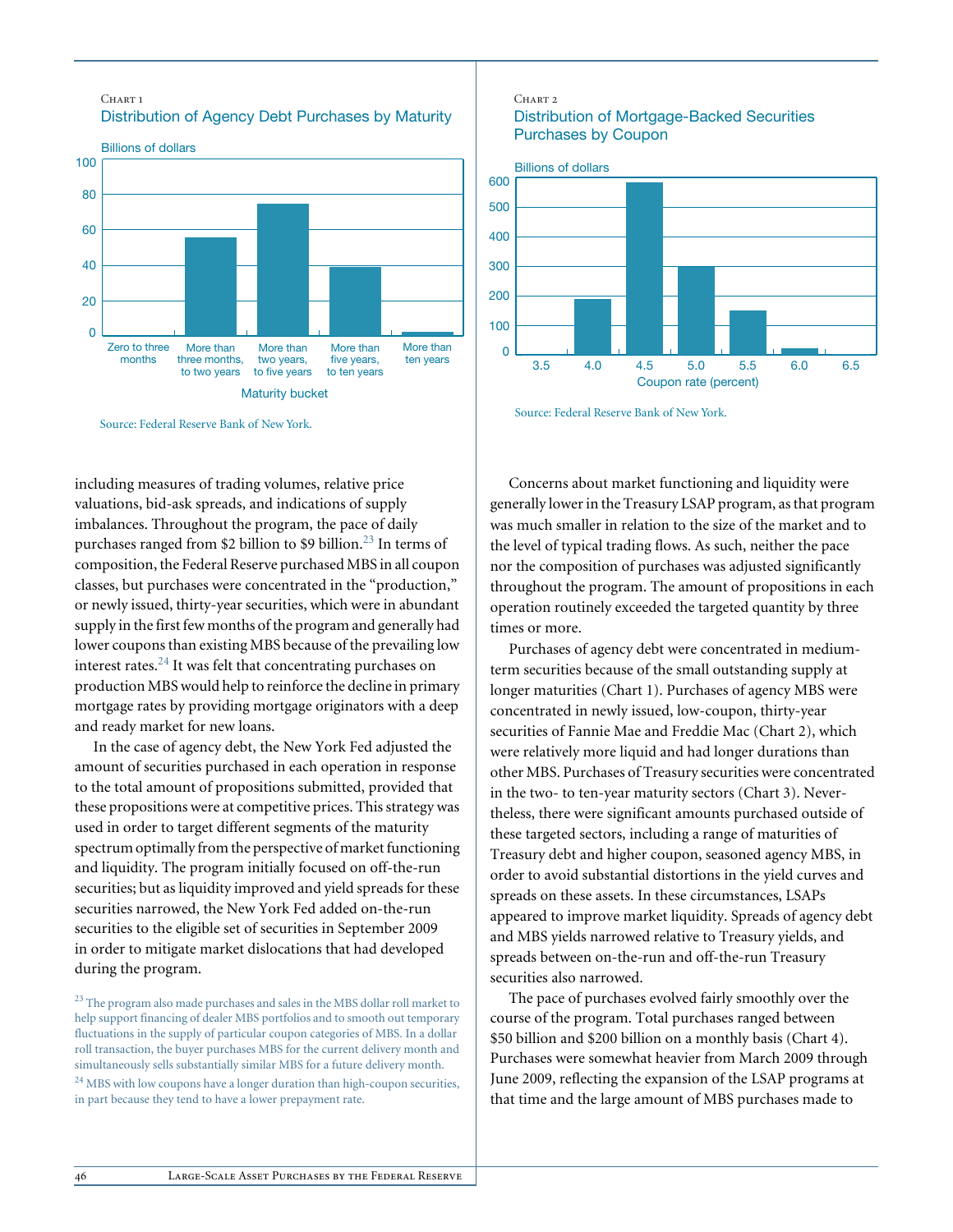

Source: Federal Reserve Bank of New York.





Source: Federal Reserve Bank of New York.

offset significant origination activity. The decision to taper purchases led to a slowing pace after mid-2009.<sup>25</sup>

The Federal Reserve issued a press release shortly after the initial announcement of each program providing further details on the timing and overall structure of the programs. Documents providing answers to frequently asked questions were released at the start of each program. These documents provided details as to the types of securities eligible for purchase and the investment strategy that would be employed, and they were updated to reflect changes in the programs, such as the increase in the targeted size of the agency debt and MBS programs or the inclusion of on-the-run securities for purchase in the agency debt program. The timely release of information was provided in order to reduce uncertainty and speculation about operational details. This information may also have helped to prevent erratic trading based on differential access to information or on rumors and misconceptions.

# 4. ESTIMATES OF LSAP EFFECTS

## 4.1 Other Studies

According to the expectations theory of the term structure, altering the maturity of the net supply of assets from the government to private investors should have only minimal effects on the term structure of interest rates. This view was supported by the literature studying Operation Twist in the early 1960s, which did not find robustly significant effects of a swap between short-term and long-term Treasury securities in the SOMA portfolio.<sup>26</sup> However, as noted by Solow and Tobin (1987), Federal Reserve purchases during Operation Twist were small and were soon more than offset by increased Treasury issuance of long-term debt. Overall, there was little movement in the average maturity of Treasury debt held by the public and thus little hope of estimating a statistically significant and robust effect.

Subsequent time-series studies, using longer spans of data, generally have found a noticeable effect on the term structure of shifts in the maturity structure of Treasury debt.<sup>27</sup> The estimated size of this effect depends on the degree of theoretical restrictions imposed on the estimating equation. Tighter restrictions implied by simple models of household behavior generally lead to smaller estimates, but these restrictions typically are rejected statistically in favor of less restrictive specifications. Other time-series studies, while not focusing on the maturity structure of public debt, have found that increases in the total supply of public debt tend to raise longer term

 $26$  See, for example, Modigliani and Sutch (1967). The current program differs from Operation Twist in that the reduction in long-term bonds is financed by reserve creation rather than sales of short-term Treasury bills. However, with interest rates on bank reserves and short-term bills roughly equal in the current environment, the two assets should be viewed as close substitutes, and thus the effect on the term spread should be similar.

 $^{27}$  All of the studies focused on the United States. See Friedman (1981), Frankel (1985), Agell and Persson (1992), Kuttner (2006), and Greenwood and Vayanos (2010). Since the original draft of this paper was written, Hamilton and Wu (2010) have estimated the model of Vayanos and Vila (2009) and obtained results broadly similar to ours.

<sup>&</sup>lt;sup>25</sup> The decision to gradually slow the pace of Treasury purchases was announced in the August 2009 FOMC statement. The decision to gradually slow the pace of agency purchases was announced in the September 2009 FOMC statement.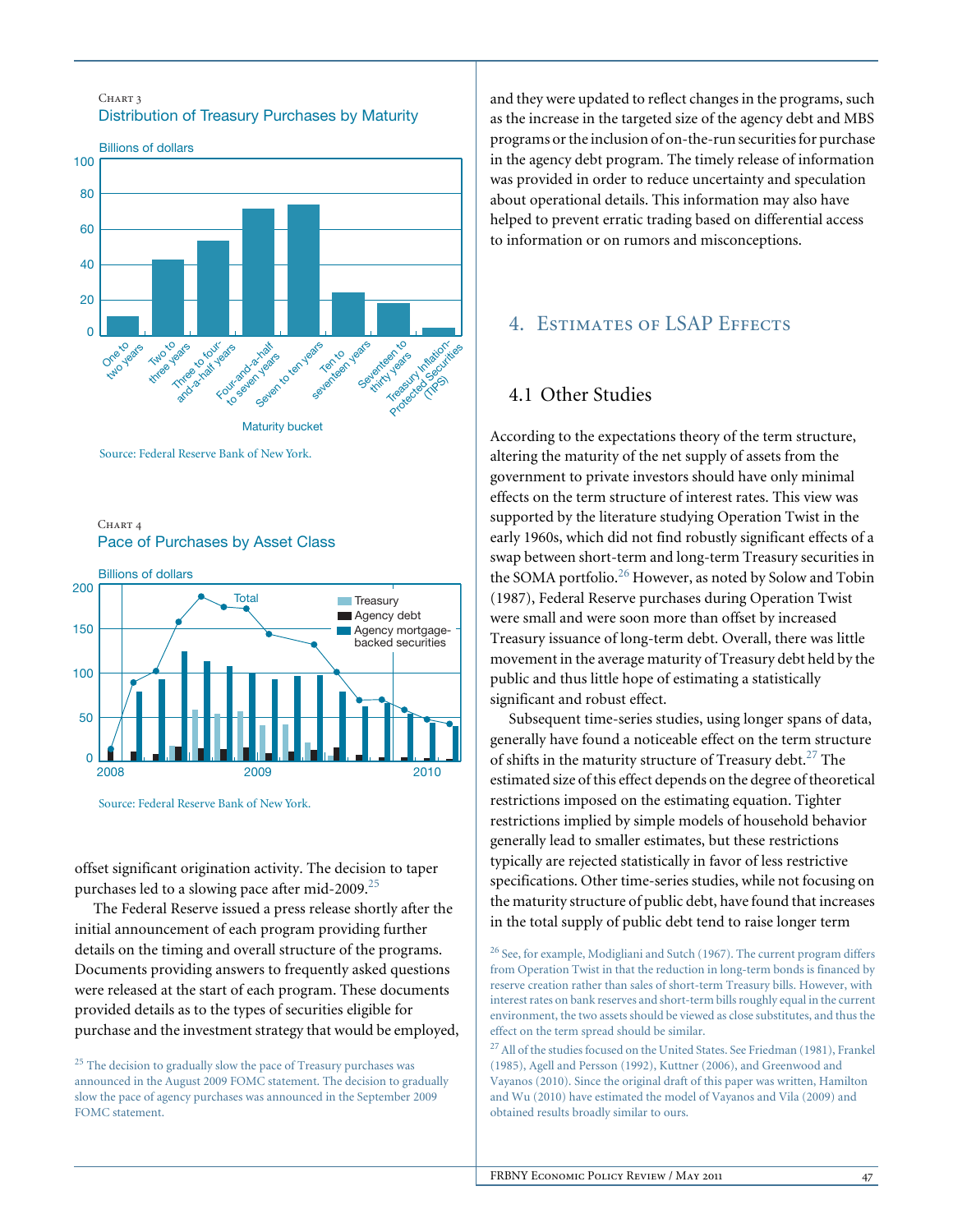interest rates.28 Kozicki, Santor, and Suchanek (2010) analyze time-series data on the size of central bank balance sheets and find that increases in the balance sheets are associated with declines in long-term forward interest rates. Stroebel and Taylor (2009) find little effect of daily Federal Reserve purchases on the spread between MBS yields and swap yields and a moderate effect on the spread between MBS yields and Treasury yields.

Bernanke, Reinhart, and Sack (2004) adopt an alternative approach to time-series analysis. They examine specific news events concerning future Treasury issuance or purchases of longer term securities and find that longer term yields dropped significantly on days when the market learned of future declines in the net supply of longer term Treasury securities.

Since the original draft of this paper was written, several studies have examined the issue of whether LSAPs can affect longer term interest rates. D'Amico and King (2010), Hamilton and Wu (2010), Krishnamurthy and Vissing-Jorgensen (forthcoming), Neely (2010), and Swanson (2011) all find evidence that LSAPs do indeed reduce longer term interest rates.

In this paper, we employ both time-series and event-study methodologies to gauge the overall effects of the LSAP programs.

## 4.2 An Event Study of Recent LSAP Communications

In this section, we use an event-study analysis of Federal Reserve communications to derive estimates of the effects of LSAPs implemented between December 2008 and March 2010. In particular, we examine changes in interest rates around official communications regarding asset purchases, taking the cumulative changes as a measure of the overall effects. In doing so, we implicitly assume that: 1) our event set includes all announcements that have affected expectations about the total future volume of LSAPs, 2) LSAP expectations have not been affected by anything other than these announcements, 3) we can measure responses in windows wide enough to capture long-run effects but not so wide that information affecting yields through other channels is likely to have arrived, and 4) markets are efficient in the sense that all the effects on yields occur when market participants update their expectations and not when actual purchases take place. $29$ 

The financial variables we examine are the two-year and ten-year Treasury yields, the ten-year agency debt yield, the current-coupon thirty-year agency MBS yield, the ten-year Treasury term premium (based on Kim and Wright [2005]),

<sup>28</sup> See Engen and Hubbard (2005), Gale and Orszag (2004), and Laubach (2009). Warnock and Warnock (2009) also find that purchases of U.S. debt by foreign governments tend to lower U.S. long-term interest rates.

the ten-year swap rate, and the Baa corporate bond index yield.30 Swap rates and corporate bond yields help us gauge the extent to which news about LSAPs affected yields on assets that were not purchased by the Federal Reserve.

We focus on a narrow set of official communications, each of which contained new information concerning the potential or actual expansion of the size, composition, and/or timing of LSAPs. The eight announcements included in this "baseline" event set are:

- the initial LSAP announcement on November 25, 2008, in which the Federal Reserve announced it would purchase up to \$100 billion in agency debt, and up to \$500 billion in agency MBS;
- Chairman Bernanke's December 1, 2008, speech, in which he stated that in order to influence financial conditions, the Fed "could purchase longer term Treasury securities . . . in substantial quantities";
- the December 2008 and January 2009 FOMC statements, which indicated that the FOMC was considering expanding purchases of agency securities and initiating purchases of longer term Treasury securities;
- the March 2009 FOMC statement, in which the FOMC announced the decision to purchase "up to" \$300 billion of longer term Treasury securities and to increase the size of agency debt and agency MBS purchases to "up to" \$200 billion and \$1.25 trillion, respectively;
- the August 2009 FOMC statement, which dropped the "up to" language qualifying the maximum amount of Treasury purchases and announced a gradual slowing in the pace of these purchases;

<sup>29</sup> These are strong assumptions. The need for them arises in part because we do not have a direct measure of expectations about the size of future LSAPs. With such a measure, we could use announcements to identify exogenous shocks to LSAP expectations. The corresponding yield responses could then be used to derive statistical estimates of the effects of changes in expectations and, from these, the total effects of LSAPs could be extrapolated. Such an approach is typical of studies of the effects of surprise changes to the target federal funds rate, using interest rate futures contracts to measure market expectations. A particular challenge in isolating the effects of LSAPs is that the announcements we identify are likely to have contained non-LSAP information relevant to yields, including policy measures and updates to the FOMC's economic outlook. As a result, it is impossible to draw a response window narrow enough to include only the effects of LSAPs.

 $30$  We measure agency debt yields using Freddie Mac's on-the-run fixed-rate senior benchmark noncallable note; as of February 1, 2010, Fannie Mae had not issued a ten-year note since 2007. On-the-run agency debt was not included in LSAPs until September 2009, but the cumulative changes in the first off-the-run yield are almost identical to the changes in the on-the-run yield. The MBS yield is the average of the Freddie Mac and Fannie Mae currentcoupon thirty-year agency MBS yields. The interest rates are from Bloomberg L.P., except for the Baa yield, which is from Barclay's Capital. The Kim-Wright term premium data are made available by the Federal Reserve Board at http:// www.federalreserve.gov/econresdata/researchdata.htm. The Kim-Wright term premium is based on implied zero-coupon yields on off-the-run securities, whereas the Treasury yield series are for on-the-run coupon securities.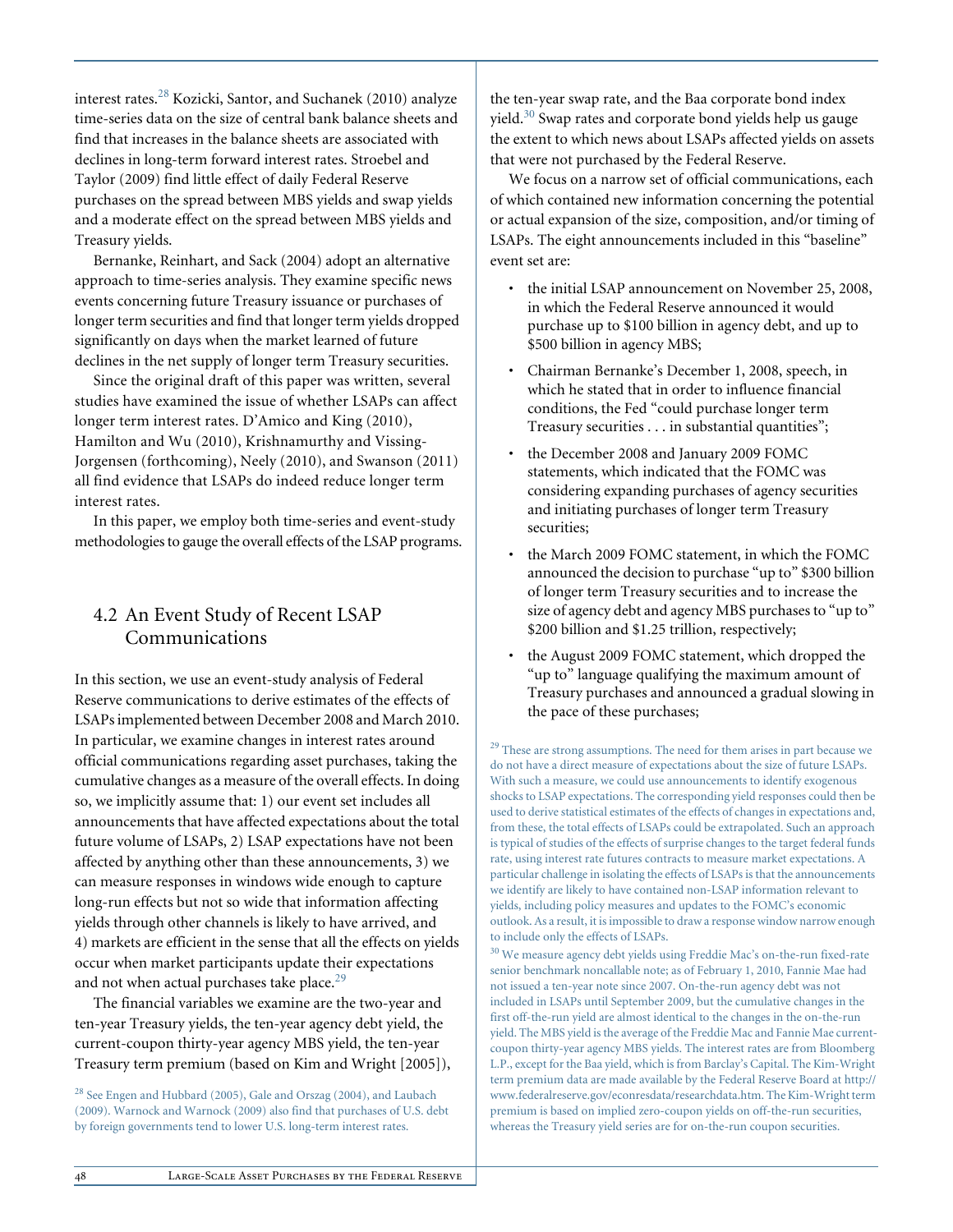- the September 2009 FOMC statement, which dropped the "up to" language qualifying the maximum amount of agency MBS purchases and announced a gradual slowing in the pace of agency debt and MBS purchases; and
- the November 2009 FOMC statement, which stated that the FOMC would purchase "around \$175 billion of agency debt."

#### TABLE<sub>1</sub>

Interest Rate Changes around Baseline and Extended Event Set Announcements Basis points

|                                          |                                         |                |                                         |                    | Agency<br>Mortgage-  | Ten-Year        |                  |                |
|------------------------------------------|-----------------------------------------|----------------|-----------------------------------------|--------------------|----------------------|-----------------|------------------|----------------|
| Date                                     | Event                                   | Two-Year       | Ten-Year<br>U.S. Treasury U.S. Treasury | Ten-Year<br>Agency | Backed<br>Securities | Term<br>Premium | Ten-Year<br>Swap | Baa Index      |
| $11/25/2008^a$                           | Initial large-scale-asset-              |                |                                         |                    |                      |                 |                  |                |
|                                          | purchase announcement                   | $-2$           | $-22$                                   | $-58$              | $-44$                | $-17$           | $-29$            | $-18$          |
| $12/1/2008^a$                            | Chairman speech                         | $-8$           | $-19$                                   | $-39$              | $-15$                | $-17$           | $-17$            | $-12$          |
| $12/16/2008^a$                           | Federal Open Market<br>Committee (FOMC) |                |                                         |                    |                      |                 |                  |                |
|                                          | Statement                               | $-9$           | $-26$                                   | $-29$              | $-37$                | $-12$           | $-32$            | $-11$          |
| $1/28/2009^a$                            | FOMC statement                          | 10             | 14                                      | 14                 | 11                   | 9               | 14               | $\overline{2}$ |
| $3/18/2009^{\rm a}$                      | FOMC statement                          | $-22$          | $-47$                                   | $-52$              | $-31$                | $-40$           | $-39$            | $-29$          |
| 4/29/2009                                | FOMC statement                          | $\mathbf{1}$   | 10                                      | $-1$               | 6                    | 6               | 8                | $-3$           |
| 6/24/2009                                | FOMC statement                          | 10             | 6                                       | 3                  | $\overline{2}$       | $\overline{4}$  | $\overline{4}$   | 5              |
| $8/12/2009^{\rm a}$                      | FOMC statement                          | $-2$           | 5                                       | $\overline{4}$     | $\overline{c}$       | 3               | $\mathbf{1}$     | $\overline{2}$ |
| $9/23/2009^a$                            | FOMC statement                          | $\mathbf{1}$   | $-3$                                    | $-3$               | $-1$                 | $-1$            | $-5$             | $-4$           |
| $11/4/2009^a$                            | FOMC statement                          | $-2$           | 6                                       | 8                  | $\mathbf{1}$         | 5               | 5                | 3              |
| 12/16/2009                               | FOMC statement                          | $-2$           | $\mathbf{1}$                            | $\mathbf{0}$       | $-1$                 | $\mathbf{1}$    | $\mathbf{1}$     | $-1$           |
| 1/27/2010                                | FOMC statement                          | 11             | 3                                       | $\overline{4}$     | $\overline{4}$       | $\mathbf{1}$    | 3                | $\mathbf{1}$   |
| 3/16/2010                                | FOMC statement                          | $-3$           | $-5$                                    | $-4$               | $-4$                 | $-4$            | $-4$             | $-5$           |
| 1/6/2009                                 | Minutes release                         | $\mathbf{0}$   | $-4$                                    | $\overline{3}$     | $-17$                | $-1$            | $-9$             | $-14$          |
| 2/18/2009                                | Minutes release                         | 9              | 11                                      | $\overline{4}$     | 6                    | 8               | 9                | 16             |
| 4/8/2009                                 | Minutes release                         | $\overline{2}$ | $-4$                                    | $-7$               | $-9$                 | $-4$            | $-6$             | $-6$           |
| 5/20/2009                                | Minutes release                         | $-5$           | $-5$                                    | $-5$               | $-7$                 | $-4$            | $-4$             | $-10$          |
| 7/15/2009                                | Minutes release                         | $\overline{7}$ | 13                                      | 16                 | 16                   | 10              | 16               | $\overline{7}$ |
| 9/2/2009                                 | Minutes release                         | $-1$           | $-6$                                    | $-6$               | $-4$                 | $-7$            | $-8$             | $-5$           |
| 10/14/2009                               | Minutes release                         | $\mathbf{1}$   | $\overline{7}$                          | 10                 | $\mathfrak{Z}$       | $\overline{7}$  | $\overline{7}$   | 8              |
| 11/24/2009                               | Minutes release                         | $\mathbf{0}$   | $-5$                                    | $-5$               | $-9$                 | $-5$            | $-6$             | $-3$           |
| 1/6/2010                                 | Minutes release                         | $-2$           | 6                                       | 5                  | $\overline{4}$       | 6               | 7                | $-1$           |
| 2/17/2010                                | Minutes release                         | $\overline{4}$ | $\overline{7}$                          | $\overline{7}$     | 8                    | 6               | 8                | 5              |
| Baseline event set                       |                                         | $-34$          | $-91$                                   | $-156$             | $-113$               | $-71$           | $-101$           | $-67$          |
| Baseline set + all FOMC                  |                                         | $-1$           | $-55$                                   | $-134$             | $-114$               | $-47$           | $-75$            | $-72$          |
| Cumulative change: 11/24/08 to 3/31/2010 |                                         | $-19$          | 50                                      | $-75$              | $-95$                | 30              | 28               | $-489$         |
|                                          | Standard deviation of daily changes:    |                |                                         |                    |                      |                 |                  |                |
| 11/24/08 to 3/31/10                      |                                         | 5              | 8                                       | 9                  | 10                   | 6               | 9                | $\overline{7}$ |

Sources: Bloomberg L.P.; Barclay's Capital; Board of Governors of the Federal Reserve System.

<sup>a</sup>Included in the baseline event set.

<sup>b</sup>Two-day change for agency mortgage-backed securities on March 18, 2009, because of a Bloomberg L.P. data error.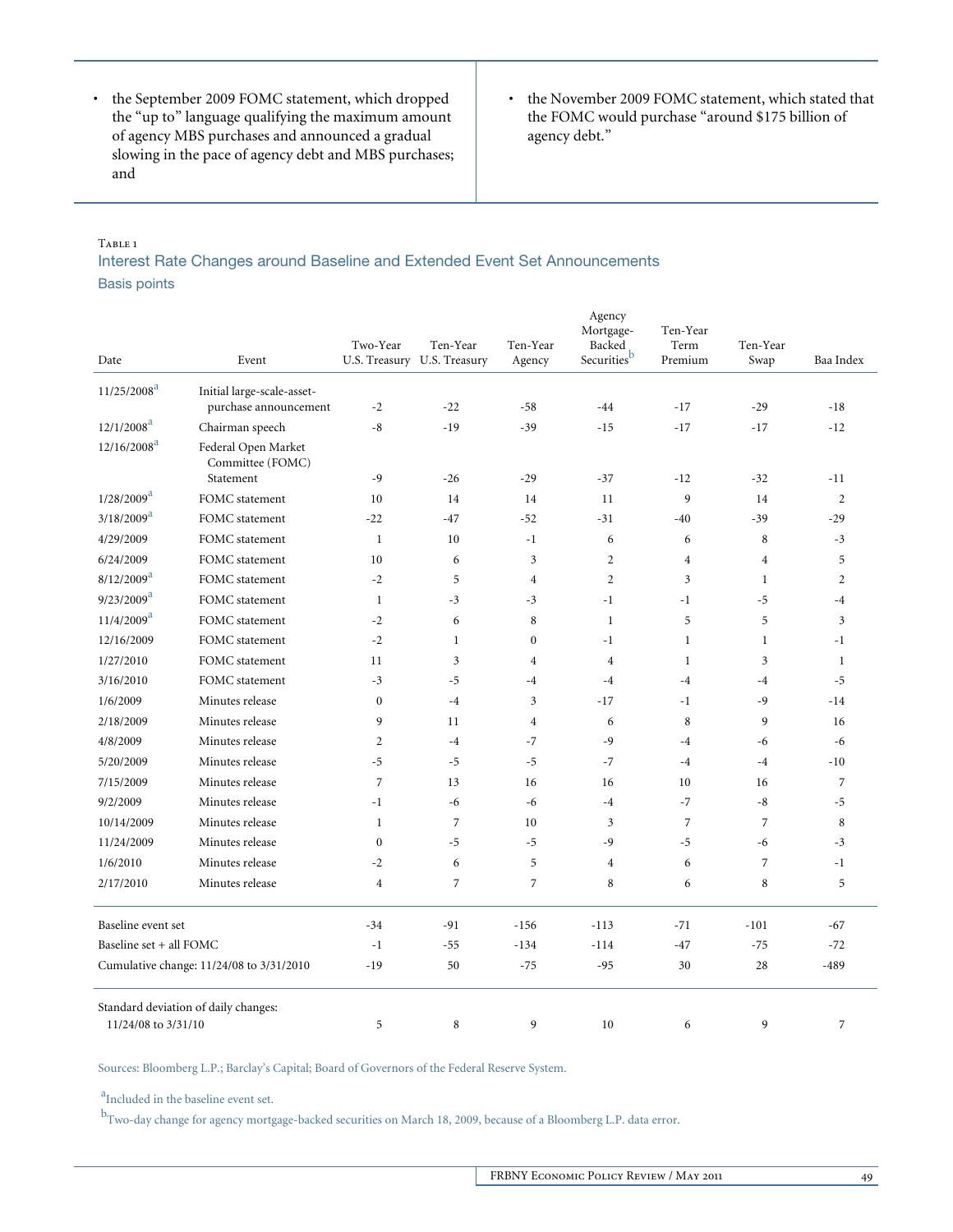We consider the response of interest rates using one-day windows around the announcements, measured from the closing level the day prior to the announcement to the closing level the day of the announcement. $31$  Selecting the window length involves a trade-off between allowing sufficient time for revised expectations to become fully incorporated in asset prices and keeping the window narrow enough to make it unlikely to contain the release of other important information. Although event studies often examine *intraday* price changes in order to avoid the pollution of measured responses by extraneous information, we believe a wider window is suitable in this context. Specifically, given the novelty of the LSAPs and the diversity of beliefs about the mechanisms by which they operate, changes may have been absorbed more slowly than for typical monetary policy shocks (such as those to the federal funds target rate).

Table 1 displays the changes in interest rates on each day in the baseline event set described above as well as on days in which the FOMC issued communications concerning the LSAPs that provided little new information. With one minor exception, interest rates moved in the expected direction on each of the baseline event days. On November 25, December 1, December 16, and March 18, FOMC communications pointed to greater-than-expected LSAP purchases, and long-term rates fell. On January 28, August 12, and November 4, FOMC communications pointed to lower-than-expected LSAP purchases, and long-term rates rose. The magnitude of the surprise was likely rather low on these last two dates, which is consistent with the relatively small movements in long-term interest rates. On September 23, long-term rates fell despite FOMC language that might have reduced expected future LSAPs, but the decline was very small (only 1 basis point for the term premium).

Chart 5 displays the cumulative changes in interest rates across the eight announcements in the baseline event set. All interest rates declined notably, with the ten-year Treasury yield, ten-year agency debt yield, and current-coupon agency MBS yield declining 91, 156, and 113 basis points, respectively. The large change in the ten-year Treasury yield relative to the two-year Treasury yield suggests that the announcements reduced longer term rates principally by reducing the term premium, as opposed to signaling a commitment to keep policy rates low for an extended period of time. This inference is confirmed by the large cumulative drop in the Kim-Wright ten-year term premium measure. The relatively large changes in agency debt and agency MBS yields demonstrate that the LSAPs also helped to lower spreads of the yields on these assets relative to those on Treasury securities. The substantial declines

<sup>31</sup> We use the two-day change for the MBS yield around the March 2009 FOMC meeting because of an error in the Bloomberg MBS yield series on March 18. As discussed below, we also tried using two-day windows for all event days and interest rates.

#### Chart 5 Cumulative Interest Changes on Baseline Event Set Days



Sources: Bloomberg L.P.; Barclay's Capital; Board of Governors of the Federal Reserve System.

in the swap rate and the Baa corporate bond yield show that LSAPs had widespread effects, beyond those on the securities targeted for purchase.

Some observers, noting that the ten-year Treasury yield did not decline on net over the course of the LSAP programs, have argued that the LSAPs did not have a lasting effect. Chart 6 compares the net changes in interest rates on the baseline event days with the net changes on all other days from November 24, 2008, through March 31, 2010. The ten-year Treasury yield and swap rate increased more than 100 basis points on nonevent days, and hence were up moderately over the entire period. However, there were many factors at play that would have been expected to lift Treasury yields over that period, including a very large increase in the expected future fiscal deficit, a significant rebound in the economic outlook, and a sharp reversal of the flight-to-quality flows that had occurred in the fall of 2008.<sup>32</sup> It is likely those factors, and not a reversal of the effects of the LSAP announcements, that drove Treasury yields higher on other days. Supporting that view, other interest rates showed very different patterns than that of the ten-year Treasury yield on nonevent days. The agency debt yield rose less than the Treasury yield, the MBS yield was little changed, and the Baa corporate bond yield dropped about 400 basis points. This combination of a rising Treasury yield and a falling corporate bond yield is consistent with the relaxation of the extreme financial strains and flight-to-quality

<sup>32</sup> On December 10, 2008, the *Blue Chip Economic Indicators* survey's average projection of the fiscal year 2009 federal deficit was \$672 billion. In January 2010, the Congressional Budget Office estimated the 2009 deficit at \$1,587 billion and projected the 2010 deficit at \$1,381 billion. The Conference Board's Index of Leading Economic Indicators rose from 99.2 in November 2008 to 109.4 in March 2010.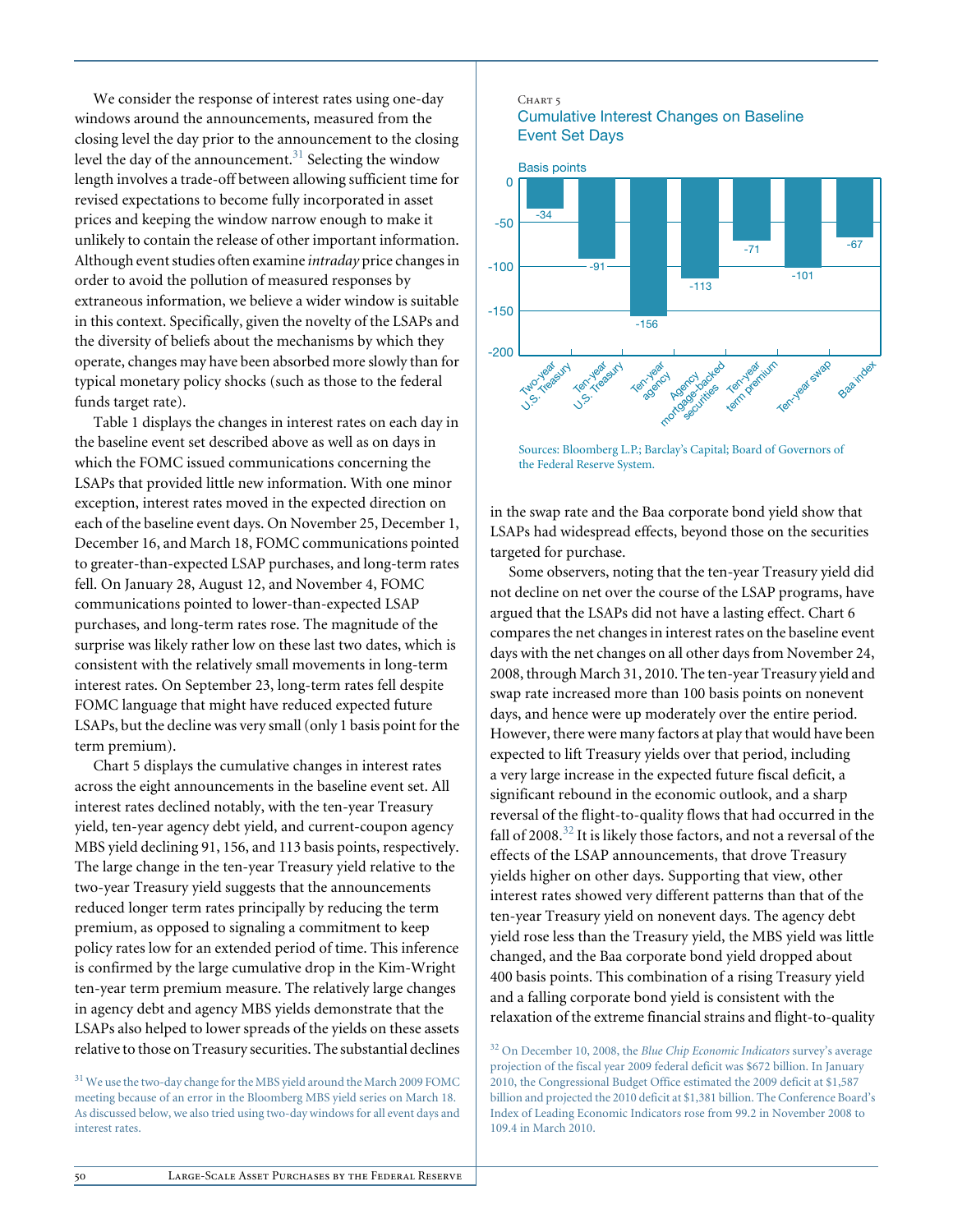#### Chart 6

Cumulative Changes since November 2008, Event versus Nonevent Days



Sources: Bloomberg L.P.; Barclay's Capital; Board of Governors of the Federal Reserve System.

that characterized the early part of 2009, and it highlights the importance of focusing on event days to measure the effects of LSAPs separately from the effects of other developments.

Finally, Chart 7 plots cumulative interest rate changes using two modifications to our event study. In the first, we continue to use one-day response windows, but expand the event set to include all FOMC statements and minutes between November 2008 and January 2010 to allow for the possibility that markets gleaned information about the future of LSAPs from these communications. In the second, we use the same baseline event set as above, but extend the response window to two days to allow for lagged reactions to the news by some market participants. Most of the measured effects of the LSAPs change only modestly using these alternative parameterizations of the event study. Using the expanded event set, we show that the cumulative declines are between 10 basis points larger and 30 basis points smaller than when we use the baseline set. The smaller declines may reflect that markets had attributed some probability to further increases in the LSAPs and that these expectations were adjusted downward when the FOMC did not move in that direction on the nonbaseline event days. However, using two-day response windows, we see that the cumulative declines are 0 to 40 basis points larger than they are when the one-day windows are used, suggesting that it may have taken more than one day for the market to fully adjust to these communications.<sup>33</sup>

#### CHART 7

### Cumulative Interest Rate Changes around Announcement Events, Alternative Event Study Parameters



Sources: Bloomberg L.P.; Barclay's Capital; Board of Governors of the Federal Reserve System.

To more carefully evaluate whether the effects found above arose through the term premium, as would be expected from the theoretical discussion in section 2, we focus on yield movements around the two FOMC announcements that also contained new language on the prospects for future short-term interest rates. In particular, on December 16, 2008, the FOMC stated its view that the federal funds rate was likely to remain at "exceptionally low levels for some time." On March 18, 2009, the FOMC modified this language to "exceptionally low levels for an extended period." We want to make sure that the yield movements around those dates do not reflect a decline in expected future short-term interest rates associated with those statements.

One way to approach this issue is to rely on the Kim-Wright (2005) estimated term premium used above to examine the market interest rates with maturities that are most likely to be affected by the FOMC statements concerning the future federal funds rate. Any movement in the expected federal funds rate at these horizons is likely to be much greater than the average movement in the expected federal funds rate over the next ten years. We focus on the movement in the estimated one-yearahead instantaneous interest rate around the release of the FOMC statements.<sup>34</sup> According to the Kim-Wright estimates, the one-year-ahead expected instantaneous interest rate dropped only 4 basis points on December 16, 2008, and rose 16 basis points the following day.<sup>35</sup> An alternative gauge of

<sup>&</sup>lt;sup>33</sup> MBS yields in particular may have taken longer to respond fully to these communications. Adding a third day to the windows increases the cumulative decline of MBS yields by more than 30 basis points, whereas it has little effect on the cumulative declines in the other yields.

 $34$  The instantaneous interest rate is a construct of the Kim-Wright model that is essentially equivalent to the federal funds rate.

 $\rm^{35}$  The two-year-ahead expected instantaneous interest rate dropped 6 basis points on December 16 and rose 4 basis points on December 17.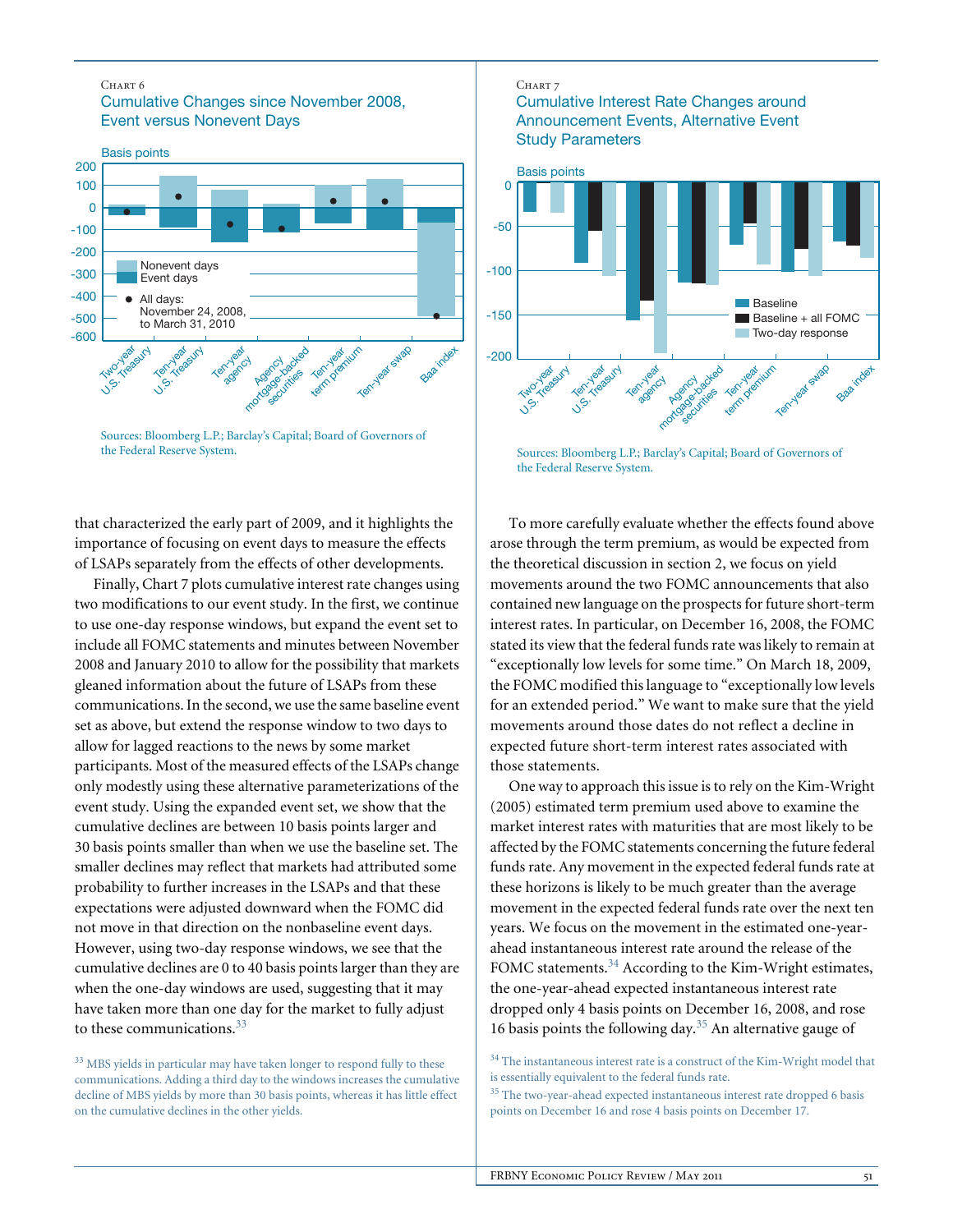market expectations is the one-year-ahead forward instantaneous interest rate, as the term premium would presumably be limited in size at this horizon.<sup>36</sup> This rate dropped 11 basis points on December 16, but rose 17 basis points the following day.

On March 18, 2009, the Kim-Wright one-year-ahead expected instantaneous interest rate dropped 4 basis points and rose by the same amount on the following day.<sup>37</sup> The one-yearahead forward instantaneous rate dropped 28 basis points on March 18, but about half of this decline was unwound over the next few days. Overall, these observations on expected future and forward interest rates suggest that the December 2008 and March 2009 FOMC statements did not have large effects on market expectations of the future path of the federal funds rate—certainly not enough to explain the substantial decline in longer term interest rates on those days. $38$ 

In principle, the LSAP programs could have raised the expected future path of the federal funds rate by accelerating the expected pace of economic recovery. In this case, the LSAP effect on the term premium would be greater than the effect on the long-term Treasury yield. According to Table 1, however, the LSAP effects on the ten-year Treasury yield are slightly larger than those on the ten-year term premium, suggesting that LSAPs did not raise the expected future federal funds rate.

Altogether then, we find that longer term interest rates declined by up to 150 basis points around key LSAP announcements. Moreover, the majority of the decline in the ten-year Treasury yield around these announcements can be attributed to declines in the term premium. Chart 7 shows that, depending on the event set and response window used, LSAP announcements reduced the ten-year term premium by between 50 and 100 basis points. Little of the observed declines in longer term yields appears to reflect declining expectations of future short-term interest rates associated with FOMC communications about the likely future path of the federal funds rate.

<sup>36</sup> The forward rate is the sum of the expected future instantaneous rate and the forward term premium. It can be derived directly from the yield curve without requiring any modeling of, or assumptions about, its components beyond those required to fit a yield curve to observed bond yields.

<sup>37</sup> The two-year-ahead expected instantaneous interest rate dropped 14 basis points on March 18 and rose 3 basis points on March 19.

<sup>38</sup> It is possible that these FOMC statements affected the term premium directly by reducing uncertainty about the path of future interest rates. Estimating this effect is beyond the scope of this paper, but we believe such effects are likely to have been small.

## 4.3 Time-Series Analysis of Longer Term Treasury Supply

In this section, we use a different method and different data to measure the impact of asset purchases (or sales) on the ten-year term premium.<sup>39</sup> Specifically, we estimate statistical models that explain the historical variation (prior to the announcement of the LSAP programs) in the term premium using factors related to: 1) the business cycle, 2) uncertainty about economic fundamentals, and 3) the net public sector supply of longer term dollar-denominated debt securities. Using a variety of model specifications, we estimate the effects on the term premium of changes in the stock of longer term debt held by private investors. We then use these results to estimate the (out-of-sample) impact of the Federal Reserve's asset purchases through March 2010, which represent a reduction in the supply of longer term debt securities to private investors.

Following Backus and Wright (2007), we explain historical time-variation in the term premium using an ordinary-leastsquares regression model of the form:

$$
tp_t^{10} = X_t \beta + \varepsilon_t,
$$

where  $tp_t^{10}$  is the nominal ten-year yield term premium, and  $X_t$ is a set of observable factors.<sup>40</sup> However, we expand on the set of explanatory variables used by Backus and Wright, focusing on the three types of variables noted above. $41$ 

In particular, the following variables are included to capture term premium variation related to the business cycle and fundamental uncertainty:

- *Unemployment gap*: measured as the difference between the unemployment rate and the Congressional Budget Office's estimate of the natural rate of unemployment.
- *Core CPI inflation*: a second measure of the macroeconomic state, the twelve-month change in core CPI, may also proxy for inflation uncertainty.<sup>42</sup>

<sup>&</sup>lt;sup>39</sup> The term premium likely captures the largest component of the LSAPs' effects on private borrowing rates. However, as we highlighted in section 2, LSAPs also affected other components of risk premiums. The statistical models here do not attempt to estimate these other effects or the effects on term premiums at different horizons.

<sup>40</sup> Whereas Backus and Wright modeled the instantaneous *forward term premium* ten years ahead, we focus on the ten-year *yield term premium* because of our interest in the purchases' effects on longer term interest rates.

 $^{\rm 41}$  In early analysis, we also included a measure of the on-the-run Treasury liquidity premium as a proxy for the flight-to-quality demand for Treasuries. However, the coefficient on this term was never significant, and excluding it did not affect the magnitude or significance of the other coefficients. For ease of exposition, we omit it here.

<sup>42</sup> Mankiw, Reis, and Wolfers (2004) show that inflation disagreement, the level of inflation, the absolute value of the change in inflation, and relative price variability positively covary.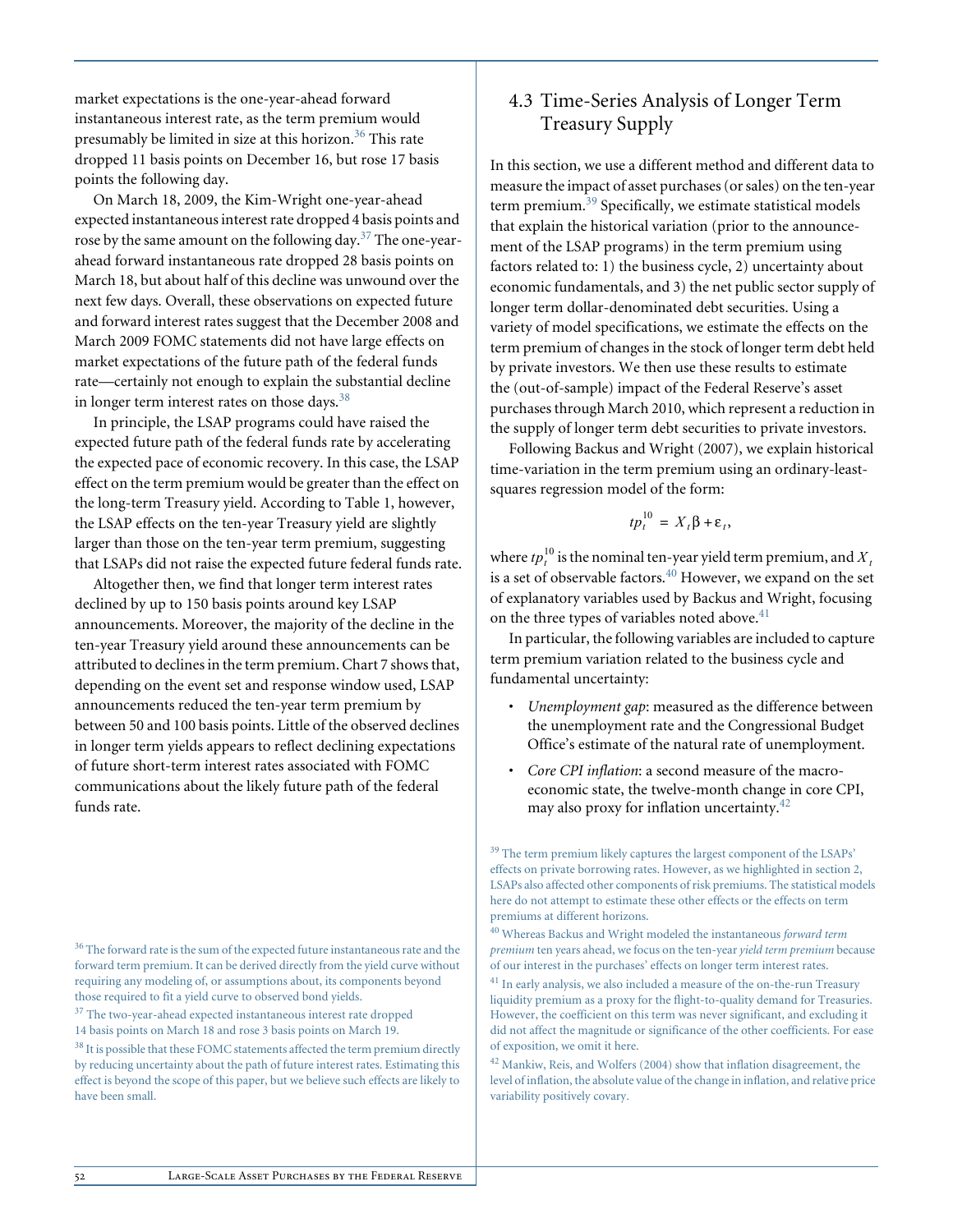- *Long-run inflation disagreement*: measured as the interquartile range of five- to ten-year-ahead inflation expectations, as reported by the Michigan Survey of Consumers.<sup>43</sup>
- *Six-month realized daily volatility of the on-the-run tenyear Treasury yield*: a proxy for interest rate uncertainty. We use this instead of option-implied volatility because it is available over a longer period.<sup>44</sup>

To capture the effects of changes in the net public sector supply of longer term debt securities, we use the following time series, each of which is expressed as a percentage of nominal GDP:

- publicly held Treasury securities with at least one year to maturity, including securities held by private investors as well as those held by the Federal Reserve and by foreign official institutions;
- Treasury securities held in the Federal Reserve's SOMA portfolio with at least one year to maturity;<sup>45</sup>
- U.S. debt securities held by foreign official agencies, with at least one year to maturity; this measure includes Treasury securities, agency-related securities, and corporate bonds, and is interpolated from annual stock surveys, using monthly Treasury International Capital (TIC) flows, by the Board of Governors of the Federal Reserve System.<sup>46</sup>

An important assumption of our statistical analysis is that these longer term debt stock variables are exogenous with respect to the term premium. For example, this assumption implies that the Treasury does not issue more long-term debt when the term premium declines. To the extent that these public sector agencies do respond to term premiums in a manner similar to private investors, that is, by buying more long-term debt (or selling less long-term debt) when the term premium is high, our estimates of the effect of public sector longer term debt supply on the term premium will be biased downward. Overall, we believe it is reasonable to assume that these public agencies respond very little to term premiums.

<sup>43</sup> We use the Michigan survey because of its long history and relatively high frequency (monthly), but our results are not significantly affected if we use long-run inflation disagreement taken from the *Blue Chip Economic Indicators* survey instead. The Michigan survey did not include the long-run inflation question during some months in the 1980s. We linearly interpolate the series when data are missing.

 $^{44}$  Realized and implied volatility are highly correlated at the monthly frequency, and our modeling choice does not appear to substantively alter the results.

<sup>45</sup> As noted above, the SOMA held agency securities between 1971 and 2003. However, these were a very small portion of total SOMA holdings (less than 5 percent), and information on the maturity and duration of these holdings is not available.

<sup>46</sup> See Bertaut and Tryon (2007). The data are available at http://www .federalreserve.gov/pubs/ifdp/2007/910/default.htm.

However, our estimates may be viewed as somewhat conservative owing to this potential downward bias.

The response of private investors to the net public sector supply of assets should not be affected by the specific public sector agency doing the purchases or sales. Thus, when the Treasury buys back a longer term security, it should have the same effect on longer term yields as when the Federal Reserve buys that security or when a foreign official agency buys that security (assuming that each is expected to hold the security on a persistent basis and controlling for any policy signals the purchases convey). Moreover, the term premium should be roughly equally affected by public sector purchases of either Treasury securities or agency-related securities with similar durations. Accordingly, the appropriate measure of the net supply of longer term debt securities by the public sector would include longer term Treasury securities less the total amount of longer term debt held by the SOMA and by foreign official institutions. $47$  We estimate models with this measure of the net supply of longer term debt expressed in both unadjusted terms and as ten-year Treasury equivalents.<sup>48</sup> The duration adjustment captures relevant variation in the *composition* of the outstanding stock of debt securities.<sup>49</sup>

We estimate the model on monthly data over the period January 1985 to June 2008. This period was selected because it is the full sample over which data on each of the variables are available, and because it ends shortly before the initial announcement of asset purchases in the fall of 2008. The first two columns of Table 2 present results from a regression of the ten-year term premium on the explanatory variables, using the unadjusted net debt stock measure. The third and fourth columns present results using the duration-adjusted net debt stock. For comparison, in this and subsequent tables we include estimates from the model without any debt supply variable in the final columns.

 $^{47}$  We do not include privately issued debt securities held by private investors because these securities have a net zero supply from the point of view of the private sector, and because demand and supply for them are likely not exogenous with respect to the term premium.

 $^{48}$  The unadjusted stock of Treasury securities with remaining maturity greater than one year is obtained from Table FD-5 of the Treasury *Bulletin*. This table excludes SOMA holdings but includes foreign official holdings, which we subtracted using the TIC data described above. The duration-adjusted stock of non-SOMA Treasuries comes from Barclay's Capital and, unlike the unadjusted measure, excludes Treasury Inflation-Protected Securities (TIPS). In the duration-adjusted regressions, we use foreign holdings of long-term Treasury securities only (that is, we do not use agency-related securities or corporate bonds) and assume that these have the same duration as non-SOMA Treasuries held by the public. Because we cannot isolate foreign holdings of TIPS, the adjusted stock variable may understate holdings (by subtracting TIPS holdings from a total stock measure that already excludes it). The effect should be minor.

<sup>49</sup> As described in section 2, the adjustment converts the amount, *S*, into an amount of ten-year Treasury securities with the same portfolio duration: ten-year equivalents = *S\*duration(S)/duration(10y)*.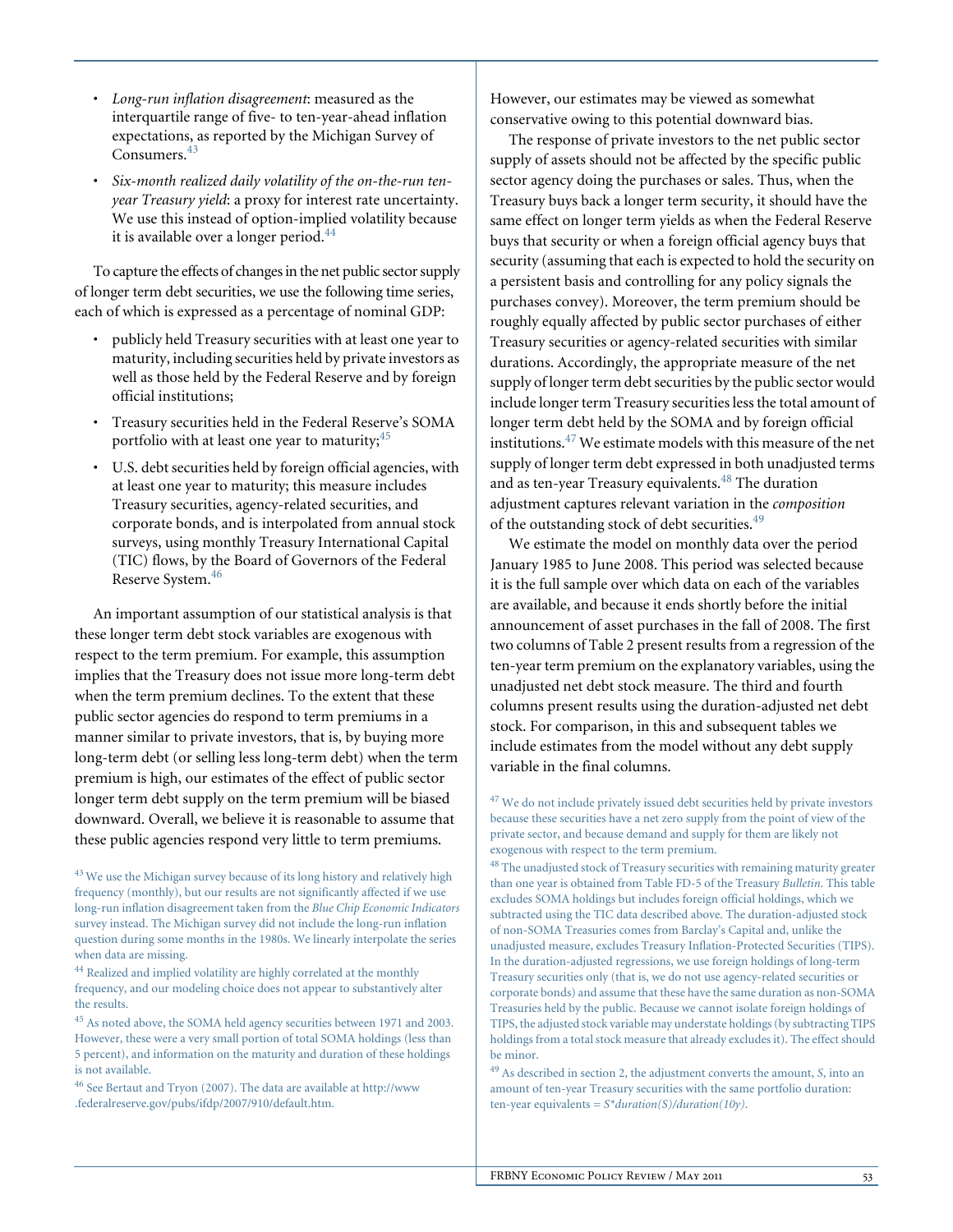#### TABLE<sub>2</sub> Ordinary-Least-Squares Regression of Ten-Year Term Premium, January 1985 to June 2008

|                              | Coefficient | Standard Error | Coefficient | Standard Error | Coefficient | Standard Error |
|------------------------------|-------------|----------------|-------------|----------------|-------------|----------------|
| Constant                     | $-2.182***$ | 0.348          | $-2.324***$ | 0.349          | $-1.852***$ | 0.334          |
| Cyclical factors             |             |                |             |                |             |                |
| Unemployment gap             | $0.180**$   | 0.064          | $0.185**$   | 0.063          | $0.252***$  | 0.070          |
| Core CPI                     | $0.307***$  | 0.056          | $0.298***$  | 0.057          | $0.480***$  | 0.062          |
| Uncertainty                  |             |                |             |                |             |                |
| Inflation disagreement       | $0.377**$   | 0.131          | $0.394**$   | 0.133          | $0.286*$    | 0.123          |
| Realized volatility          | $0.943***$  | 0.207          | $0.994***$  | 0.206          | $0.944***$  | 0.271          |
| Supply                       |             |                |             |                |             |                |
| Unadjusted                   | $0.044***$  | 0.009          |             |                |             |                |
| Duration-adjusted            |             |                | $0.064***$  | 0.014          | _           |                |
| Adjusted $R^2$               | 0.84        |                | 0.84        |                | 0.78        |                |
| Standard error of regression | 0.36        |                | 0.37        |                | 0.43        |                |
| Number of observations       | 282         |                | 282         |                | 282         |                |

Source: Authors' calculations.

Note: Newey-West standard errors with twelve lags.

\*\*\*Statistically significant at the 1 percent level.

\*\*Statistically significant at the 5 percent level.

\*Statistically significant at the 10 percent level.

The results are similar with either measure of the debt stock. The explanatory variables are almost all significant at the 1 percent level and always have the expected sign. Specifically, one percentage point increases in the unemployment gap, core CPI inflation, inflation disagreement, and realized volatility increase the term premium about 20, 30, 40, and 100 basis points, respectively. As for the supply variables, a 1-percent-of-GDP increase in longer term debt supply increases the ten-year term premium by 4.4 basis points on an unadjusted basis and by 6.4 basis points when expressed in terms of ten-year Treasury equivalents.50 Both coefficients are statistically significant at the 1 percent level. $51$ 

The \$1.725 trillion in purchases by the Federal Reserve between December 2008 and March 2010 is roughly 12 percent of 2009 nominal GDP, which, according to the estimates in the first column of Table 2, implies that total Federal Reserve asset purchases reduced the term premium by 52 basis points. In terms of ten-year equivalents, the Federal Reserve purchased a

 $\rm ^{50}$  We cannot reject the possibility that the debt stock coefficients are constant between the first and second halves of the sample.

total of approximately \$850 billion—roughly 6 percent of 2009 nominal GDP—which, according to estimates in the third column, would imply that asset purchases reduced the term premium by 38 basis points.

None of the variables included in the model can grow or decline without bound, and thus there is a strong presumption that they are stationary. However, some of them may have a sufficiently large autocorrelation to appear nonstationary within our twenty-three-year estimation sample. Thus, we also use dynamic ordinary least squares (DOLS) based on Stock and Watson (1993) to estimate the long-run relationship (also known as the cointegrating vector) between the term premium and the explanatory variables. In addition to the levels of our explanatory variables, the contemporaneous, lead, and lagged first differences of each are included as regressors.<sup>52</sup> The level coefficients from the DOLS regression estimate the long-run relationship between the variables, and the deviation of the

 $52$  The following procedure was used to select the leads and lags included within the DOLS regression. We started with a single lead and lag of the first difference of each explanatory variable. If the lead or lag for a variable was statistically significant at the 5 percent level (using Newey-West standard errors with twelve lags), we added one more and removed all leads and lags that were not significant. If the added lead or lag was still significant, we added four more. For each specification, this was enough to make the leads and lags of the longest length statistically insignificant. For robustness, we also estimated the model using six leads and lags of the first differences. The coefficient estimates on supply in the cointegrating vectors were virtually unchanged from those derived according to the selection procedure just described.

<sup>51</sup> If the debt stock components—Treasury, SOMA, and TIC—are entered separately into the regression, the coefficients on SOMA and TIC are a bit larger and the coefficient on Treasury is considerably smaller than the coefficient on the combined variable. We suspect that the smaller separate Treasury estimate arises because shifts in the supply of long-term Treasury securities are anticipated far in advance. In the regressions reported here, we nevertheless impose the assumption that the effects are the same.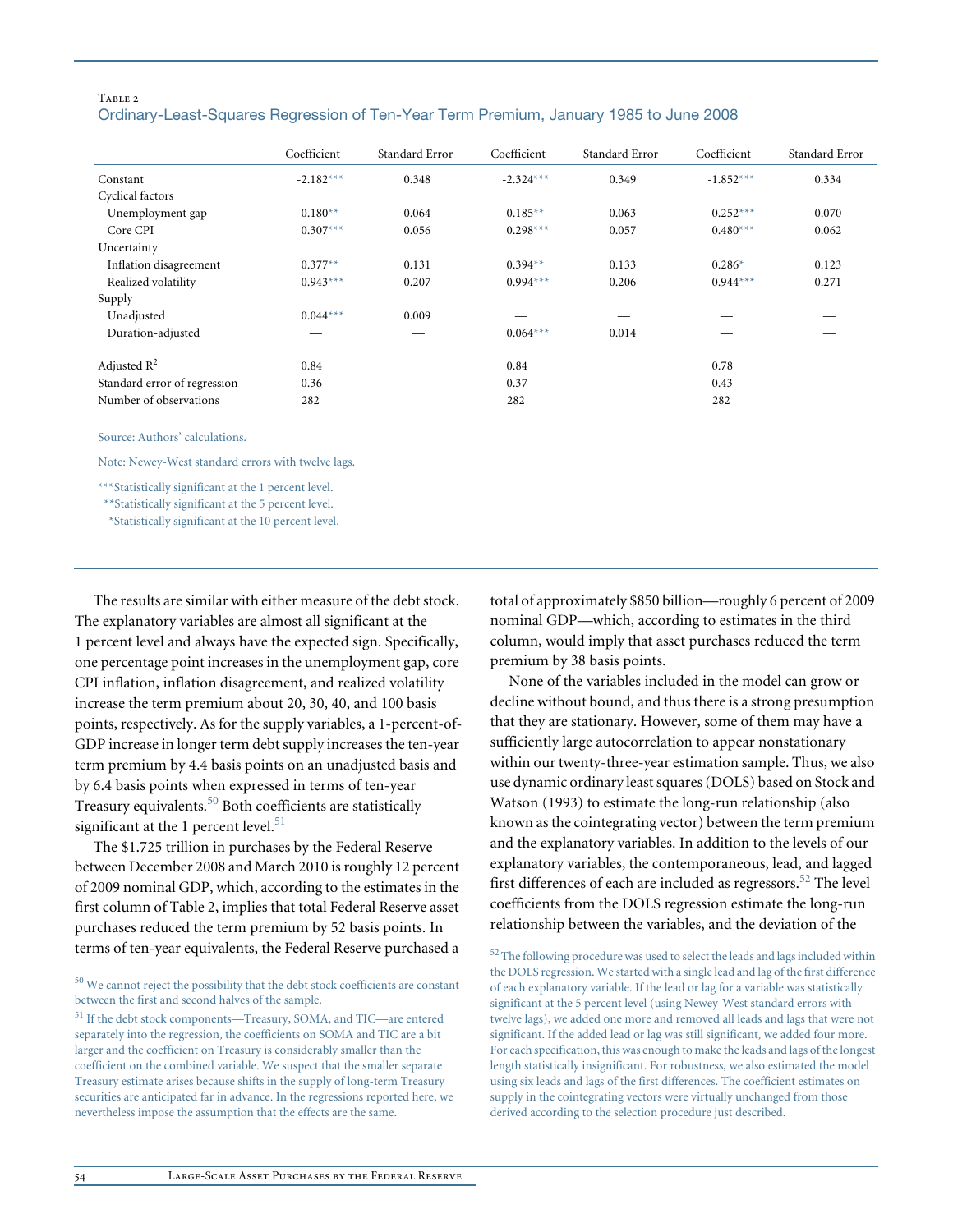### TABLE 3 Dynamic Ordinary-Least-Squares Regression of Ten-Year Term Premium, January 1985 to June 2008

|                                              | Coefficient | Standard Error | Coefficient | Standard Error | Coefficient | Standard Error |
|----------------------------------------------|-------------|----------------|-------------|----------------|-------------|----------------|
| Constant                                     | $-2.288***$ | 0.388          | $-2.351***$ | 0.425          | $-1.879***$ | 0.355          |
| Cyclical factors                             |             |                |             |                |             |                |
| Unemployment gap                             | $0.222***$  | 0.062          | $0.219***$  | 0.063          | $0.283***$  | 0.071          |
| Core CPI                                     | $0.302***$  | 0.065          | $0.281***$  | 0.063          | $0.502***$  | 0.067          |
| Uncertainty                                  |             |                |             |                |             |                |
| Inflation disagreement                       | $0.458**$   | 0.173          | $0.454*$    | 0.180          | 0.292       | 0.152          |
| Realized volatility                          | $0.822***$  | 0.221          | $0.901***$  | 0.229          | $0.867**$   | 0.296          |
| Supply                                       |             |                |             |                |             |                |
| Unadjusted                                   | $0.042***$  | 0.008          |             |                |             |                |
| Duration-adjusted                            |             |                | $0.062***$  | 0.014          |             |                |
| Long-run properties                          |             |                |             |                |             |                |
| Adjustment parameter <sup>a</sup>            | $-0.154***$ | 0.03           | $-0.151***$ | 0.024          | $-0.116***$ | 0.021          |
| ADF test on cointegration error <sup>b</sup> | $-6.051***$ |                | $-5.957***$ |                | $-3.441**$  |                |
| Number of observations                       | 282         |                | 280         |                | 282         |                |

Source: Authors' calculations.

Note: Newey-West standard errors with twelve lags.

a<br>Estimated by regressing the change in the term premium on the contemporaneous change in each explanatory variable and on the lagged level of the cointegration error.

b<br>Null hypothesis: no cointegrating relationship. Critical values are from Ericsson and MacKinnon (1999).

\*\*\*Statistically significant at the 1 percent level.

\*\*Statistically significant at the 5 percent level.

\*Statistically significant at the 10 percent level.

term premium from this long-run relationship is referred to as the cointegration error. Regressing the change in the term premium on the contemporaneous change in the explanatory variables and on the lagged level of the cointegration error allows us to estimate the long-run adjustment speed of the cointegrating relationship and to test the significance of the cointegrating relationship.

The first two columns of Table 3 present results from the DOLS model, again estimated over the period January 1985 to June 2008. The long-run effects of changes in the longer term debt stock are almost identical to those obtained in Table 2. Specifically, an increase in longer term debt equal to 1 percent of GDP increases the term premium by slightly more than 4 basis points in the unadjusted specification and by slightly more than 6 basis points in the duration-adjusted specification. The adjustment speed parameters of -0.15 imply that deviations in the term premium from long-run equilibrium have a half-life of roughly five months. The *t*-statistics on the adjustment speeds are -5.7 and -6.3, which are sufficiently large to reject the hypothesis that these variables do not have a stable long-run relationship (that is,

they are not cointegrated) at the 1 percent significance level. Note that the adjustment speed drops substantially when the debt stock variables are excluded (the final columns), suggesting that the longer term debt stock is an important part of the long-run relationship.

The preceding regressions are based on the Kim-Wright model of the ten-year term premium, which was estimated over a sample that does not include a major financial crisis or monetary policy constrained by the zero bound on nominal interest rates. As a robustness check, we also estimate a specification that uses the ten-year Treasury yield as the dependent variable and that includes the target federal funds rate and the slope of the near-term Eurodollar futures curve to proxy for the expected path of policy rates.<sup>53</sup> If we assume that the two additional variables adequately control for expected future policy interest rates, the estimated coefficients on the other variables should continue to reveal their impact on the ten-year term premium. Note that another reason for focusing directly on the behavior of the

<sup>53</sup> Specifically, we use the difference between the implied rates on Eurodollar futures contracts settling approximately two years and one year ahead.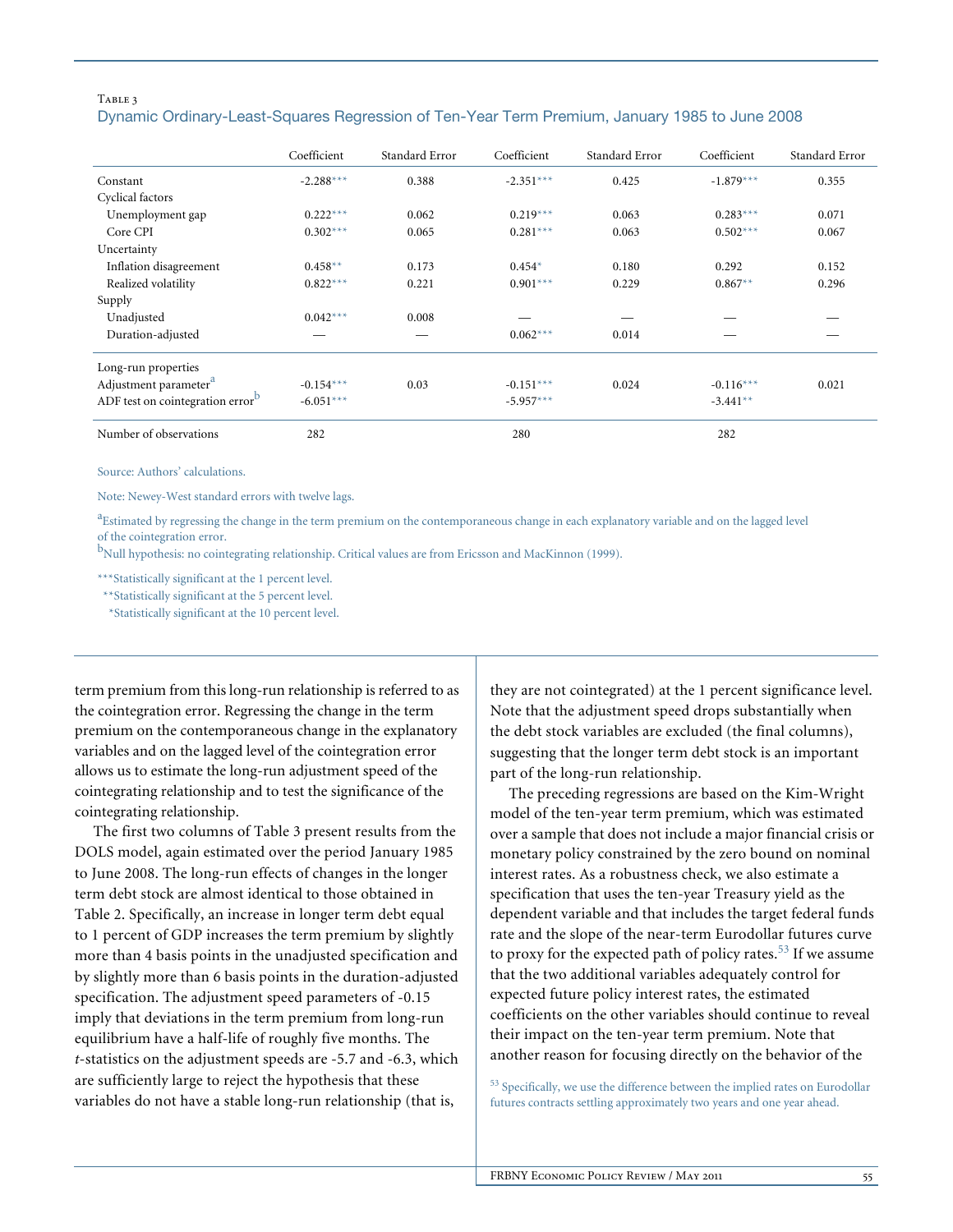ten-year yield is that the ultimate goal of LSAPs is to lower longer term private borrowing rates, many of which are highly correlated with ten-year Treasury yields. As the first and third columns of Table 4 show, the estimated longer term debt supply effects are somewhat higher in this specification

than in the term premium regressions. The estimated coefficients of 0.07 and 0.10 on the unadjusted and durationadjusted debt stocks imply that LSAPs have reduced the ten-year term premium by 82 basis points (unadjusted model) or 58 basis points (duration-adjusted model).<sup>54</sup>

#### TABLE 4

#### Ordinary-Least-Squares Regression of Ten-Year Treasury Yield, December 1986 to June 2008

|                              | Coefficient | Standard Error | Coefficient | Standard Error | Coefficient | Standard Error |
|------------------------------|-------------|----------------|-------------|----------------|-------------|----------------|
| Constant                     | 0.297       | 0.432          | 0.103       | 0.443          | $-0.013$    | 0.513          |
| Rate expectations            |             |                |             |                |             |                |
| Target fed funds             | $0.403***$  | 0.114          | $0.424***$  | 0.118          | $0.742***$  | 0.114          |
| Eurodollar slope             | $0.477*$    | 0.214          | $0.478*$    | 0.225          | $0.602*$    | 0.273          |
| Cyclical factors             |             |                |             |                |             |                |
| Unemployment gap             | 0.127       | 0.208          | 0.172       | 0.210          | $0.784***$  | 0.198          |
| Core CPI                     | $0.378**$   | 0.125          | $0.342**$   | 0.131          | 0.163       | 0.157          |
| Uncertainty                  |             |                |             |                |             |                |
| Inflation disagreement       | 0.210       | 0.165          | 0.215       | 0.170          | 0.111       | 0.187          |
| Realized volatility          | $1.057***$  | 0.25           | $1.145***$  | 0.27           | $1.340***$  | 0.31           |
| Supply                       |             |                |             |                |             |                |
| Unadjusted                   | $0.069***$  | 0.014          |             |                |             |                |
| Duration-adjusted            |             |                | $0.098***$  | 0.023          |             |                |
| Adjusted $R^2$               | 0.92        |                | 0.91        |                | 0.88        |                |
| Standard error of regression | 0.45        |                | 0.46        |                | 0.53        |                |
| Number of observations       | 259         |                | 259         |                | 259         |                |

Source: Authors' calculations.

Note: Newey-West standard errors with twelve lags.

\*\*\*Statistically significant at the 1 percent level.

\*\*Statistically significant at the 5 percent level.

\*Statistically significant at the 10 percent level.

### TABLE 5

Effect of 1-Percent-of-GDP Increase in Long-Term Debt on Ten-Year Term Premium Basis points

|            |                 | Dynamic                                    |             |
|------------|-----------------|--------------------------------------------|-------------|
|            | Ordinary-Least- | Ordinary-Least-                            |             |
|            | Squares Term    | Squares Term<br>Premium Model <sup>a</sup> | Yield-Level |
|            | Premium Model   |                                            | Model       |
| Unadjusted | 4.4             | 4.2                                        | 6.9         |
| Duration-  | 6.4             | 6.2                                        | 9.8         |
| adjusted   |                 |                                            |             |

Source: Authors' calculations.

a<sub>Long-run effect.</sub>

#### Table 6

Total Effect of Large-Scale Asset Purchases (LSAPs) on Ten-Year Term Premium Basis points

|                   |                                                  | Dynamic                                                       |                      |
|-------------------|--------------------------------------------------|---------------------------------------------------------------|----------------------|
|                   | Ordinary-Least-<br>Squares Term<br>Premium Model | Ordinary-Least-<br>Squares Term<br>Premium Model <sup>a</sup> | Yield-Level<br>Model |
| Unadjusted        | 52                                               | 50                                                            | 82                   |
| 95 percent CI     | $31 - 74$                                        | $31 - 69$                                                     | 50-115               |
| Duration-adjusted | 38                                               | 36                                                            | 58                   |
| 95 percent CI     | $22 - 54$                                        | $20 - 53$                                                     | $31 - 84$            |

#### Source: Authors' calculations.

Note: For LSAPs implemented through March 2010. Based on asset durations as of March 2010 and the advance estimate of fourth-quarter 2009 nominal GDP.

a<sub>Long-run effect.</sub>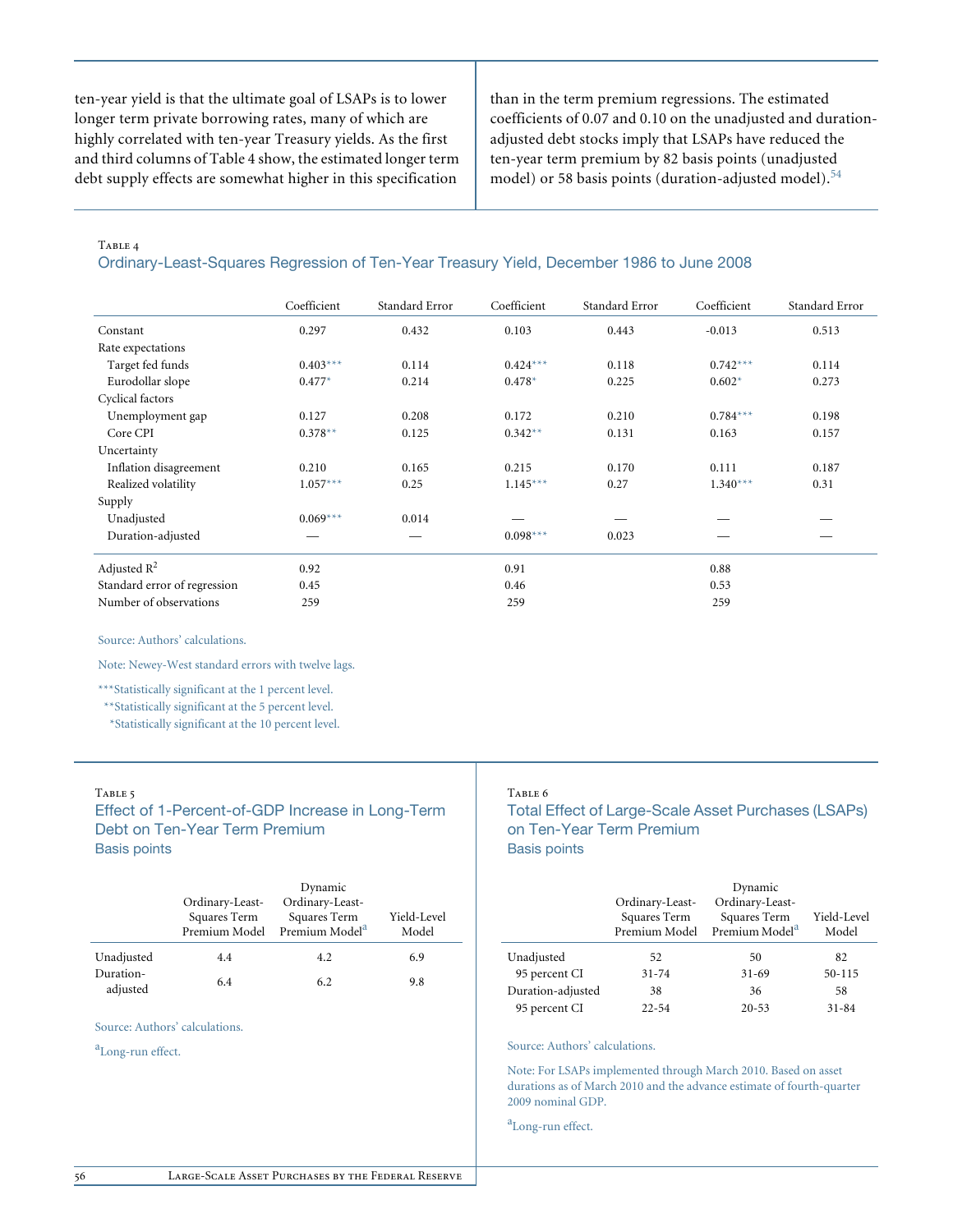Table 5 summarizes the estimated coefficients on longer term debt stock across our specifications while Table 6 lists the implied effects of the Federal Reserve's asset purchases on the ten-year term premium. Our results suggest that the \$1.725 trillion in announced purchases reduced the ten-year term premium by between 38 and 82 basis points. This range of point forecasts overlaps considerably with that obtained in our event study, which is impressive given that entirely separate data and methodologies were used to obtain the results.<sup>55</sup>

## 5. Conclusion

With policy interest rates in many countries constrained by the zero bound, and with short-term interest rates in Japan having been near zero for more than a decade, expansion of the monetary policy toolkit is an important objective. In this paper, we examine lessons from the experience of the Federal Reserve since late 2008 with one of the key policy tools available at the zero bound—large-scale purchases of longer term assets.

By reducing the net supply of assets with long duration, the Federal Reserve's LSAP programs appear to have succeeded in reducing the term premium. The overall size of the reduction in the ten-year term premium associated with LSAPs through March 2010 appears to be somewhere between 30 and 100 basis points, with most estimates in the lower and middle thirds of this range. In addition to reducing the term premium, the LSAP programs had an even more powerful effect on longer term interest rates on agency debt and agency MBS by improving market liquidity and removing assets with high prepayment risk from private portfolios.

Based on this evidence, we conclude that the Federal Reserve's LSAP programs did lower longer term private borrowing rates, which should stimulate economic activity. While the effects are especially noticeable in the mortgage market, they appear to be widespread, extending, for example, to the markets for Treasury securities, corporate bonds, and

<sup>54</sup> Using a longer sample and somewhat different specification, Greenwood and Vayanos (2010) also find a statistically significant effect of bond supply on the bond yields. They regress the spread of the five-year Treasury yield to the oneyear Treasury yield and the spread of the twenty-year yield to the one-year yield on the ratio of Treasury securities with maturities greater than ten years to total Treasury securities. They do not subtract SOMA or TIC holdings. Over the period 1952-2005, they find that a one percentage point increase in the share of Treasury securities with maturities above ten years increases the five-year yield spread 4 basis points and the twenty-year yield spread 8 basis points. <sup>55</sup> The event-study range is somewhat higher than the time-series range. This difference may reflect the possibility that LSAP effects are larger when financial conditions are strained. Alternatively, it is possible that the effect of maturity supply on bond yields is nonlinear, so that large reductions in net supply have a proportionally larger (or smaller) effect on yields. The LSAP programs constituted a large shift in maturity supply by historical standards.

interest rate swaps. That conclusion is promising, as it means that monetary policy remains potent even after the zero bound is reached. To be sure, achieving this further stimulus was not without its challenges, as it required a sizable expansion of the Federal Reserve's balance sheet, and the purchase of such a large volume of securities in a relatively short time frame required the surmounting of operational hurdles. However, by restoring functioning to the mortgage market and lowering the term premium, the programs provided considerable benefits.

Even though the LSAPs appear to have been successful, it is worth reflecting on their structure and considering whether the approach taken was optimal. The LSAPs, as implemented, were discrete in nature, in that the broad characteristics of the programs were set in two decisions upfront (in November 2008 and March 2009). The remainder of the programs involved carrying out those decisions, with little responsiveness to changes in the economic or financial outlook.

By stating a specific amount and a timetable for LSAPs upfront, the FOMC appeared to commit itself to a future course of action. This commitment was softened somewhat by the use of the phrase "up to" before the specified purchase amounts. However, market participants generally indicated that they expected the full amounts to be purchased, and in the later stages of the programs the FOMC made it clear that close to the full amounts would be purchased. Policymakers often prefer not to make strong commitments on future policies because there is always a chance that future economic conditions will call for a different policy stance than expected. Policymakers may want to assess the benefits of this element of commitment relative to an approach that instead allows greater responsiveness to economic and financial conditions. Bullard (2009) lays out the theoretical case for a policy rule for LSAPs analogous to conventional policy rules for interest rates, but he shows that the practical issues in designing such a rule are substantial, particularly in light of the limited historical experience of economies operating near the zero bound on nominal interest rates. $56$  Indeed, further study of both the theoretical and empirical issues raised by LSAPs would be helpful in order to assess whether they can be employed even more effectively in the future.

<sup>56</sup> An alternative strategy, proposed by Bernanke (2002), is to use unlimited purchases to target near-zero yields on Treasury securities with successively longer maturities, starting with one-year securities. This strategy entails a completely elastic response of LSAPs to interest rates on the targeted securities, but leaves open the question of how to relate the choice of targeted maturities to economic conditions.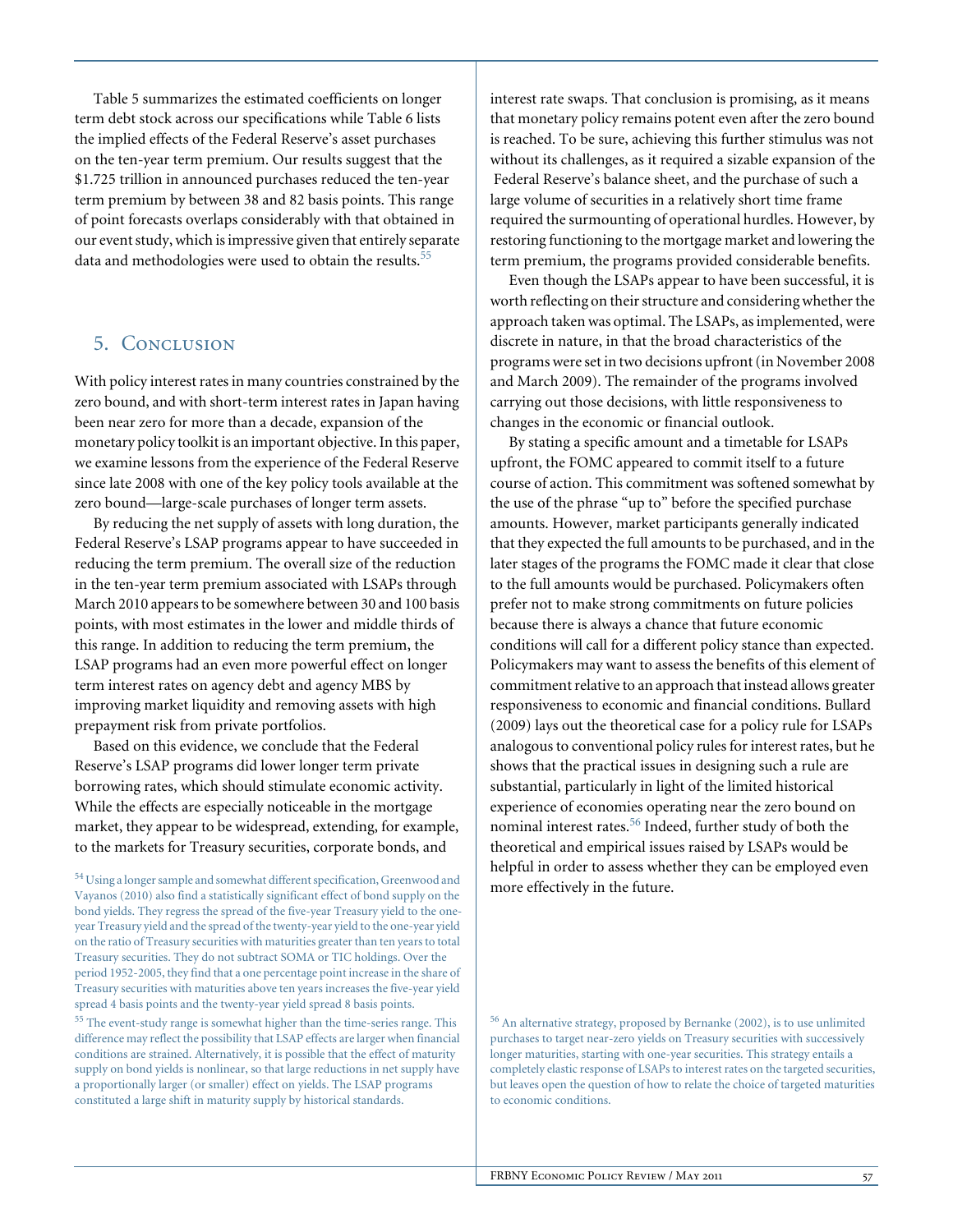## **REFERENCES**

- Agell, J., and M. Persson. 1992. DOES DEBT MANAGEMENT MATTER? Oxford: Clarendon Press.
- *Andres, J., J. D. Lopez-Salido, and E. Nelson*. 2004. "Tobin's Imperfect Asset Substitution in Optimizing General Equilibrium." Journal of Money, Credit, and Banking 36, no. 5 (August): 665-90.
- *Backus, D., and J. Wright*. 2007. "Cracking the Conundrum." BROOKINGS PAPERS ON ECONOMIC ACTIVITY, 2007-1 (spring): 293-329.
- *Bernanke, B. S*. 2002. "Deflation: Making Sure 'It' Doesn't Happen Here." Remarks delivered to the National Economists Club, Washington, D.C., November 21.
- *Bernanke, B. S., V. Reinhart, and B. Sack*. 2004. "Monetary Policy Alternatives at the Zero Bound: An Empirical Assessment." BROOKINGS PAPERS ON ECONOMIC ACTIVITY, 2004-2 (fall): 1-100.
- *Bertaut, C., and R. Tryon*. 2007. "Monthly Estimates of U.S. Cross-Border Securities Positions." Board of Governors of the Federal Reserve System International Finance Discussion Series, no. 910, November.
- *Bullard, J*. 2009. "Monetary Policy Feedback Rules at the Zero Bound." Presentation to the Swiss National Bank Research Conference, Zurich, September 25.
- *Campbell, J., and L. Viceira*. 2001. "Who Should Buy Long-Term Bonds?" American Economic Review 91, no. 1 (March): 99-127.
- ———. 2005. "The Term Structure of the Risk-Return Tradeoff." NBER Working Paper no. 11119, February.
- *D'Amico, S., and T. King*. 2010. "Flow and Stock Effects of Large-Scale Treasury Purchases." Board of Governors of the Federal Reserve System Finance and Economics Discussion Series, no. 2010-52, September.
- *Engen, E., and R. G. Hubbard*. 2005. "Federal Government Debt and Interest Rates." In M. Gertler and K. Rogoff, eds., NBER Macroeconomics Annual 2004, 83-160. Cambridge, Mass.: MIT Press.
- *Ericsson, N., and J. MacKinnon*. 1999. "Distributions of Error Correction Tests for Cointegration." Board of Governors of the Federal Reserve System International Finance Discussion Series, no. 655, December.
- *Frankel, J*. 1985. "Portfolio Crowding-Out, Empirically Estimated." Quarterly Journal of Economics 100, no. 5 (supplement): 1041-65.
- *Friedman, B*. 1981. "Debt Management Policy, Interest Rates, and Economic Activity." NBER Working Paper no. 830, December.
- *Gale, W., and P. Orszag*. 2004. "Budget Deficits, National Saving, and Interest Rates." Brookings Papers on Economic Activity, 2004-2 (fall): 101-210.
- *Greenwood, R., and D. Vayanos*. 2010. "Bond Supply and Excess Bond Returns." NBER Working Paper no. 13806, February.
- *Gürkaynak, R., and J. Wright*. 2010. "Macroeconomics and the Term Structure." Unpublished paper, Johns Hopkins University. Available at http://www.econ.jhu.edu/People/Wright/mats.pdf.
- *Hamilton, J., and C. Wu*. 2010. "The Effectiveness of Alternative Monetary Policy Tools in a Zero Lower Bound Environment." Presentation to the Federal Reserve Bank of Boston. Available at http://www.bos.frb.org/RevisitingMP/papers/Hamilton.pdf.
- *Kim, D., and J. Wright*. 2005. "An Arbitrage-Free Three-Factor Term Structure Model and the Recent Behavior of Long-Term Yields and Distant-Horizon Forward Rates." Board of Governors of the Federal Reserve System Finance and Economics Discussion Series, no. 2005-33, September.
- *Kozicki, S., E. Santor, and L. Suchanek*. 2010. "Central Bank Balance Sheets and Long-Term Forward Rates." Unpublished paper, Bank of Canada.
- *Krishnamurthy, A., and A. Vissing-Jorgensen*. Forthcoming. "The Effects of Quantitative Easing on Interest Rates." Unpublished paper, Northwestern University. Available at http://www.kellogg .northwestern.edu/faculty/vissing/htm/qe\_paper.pdf.